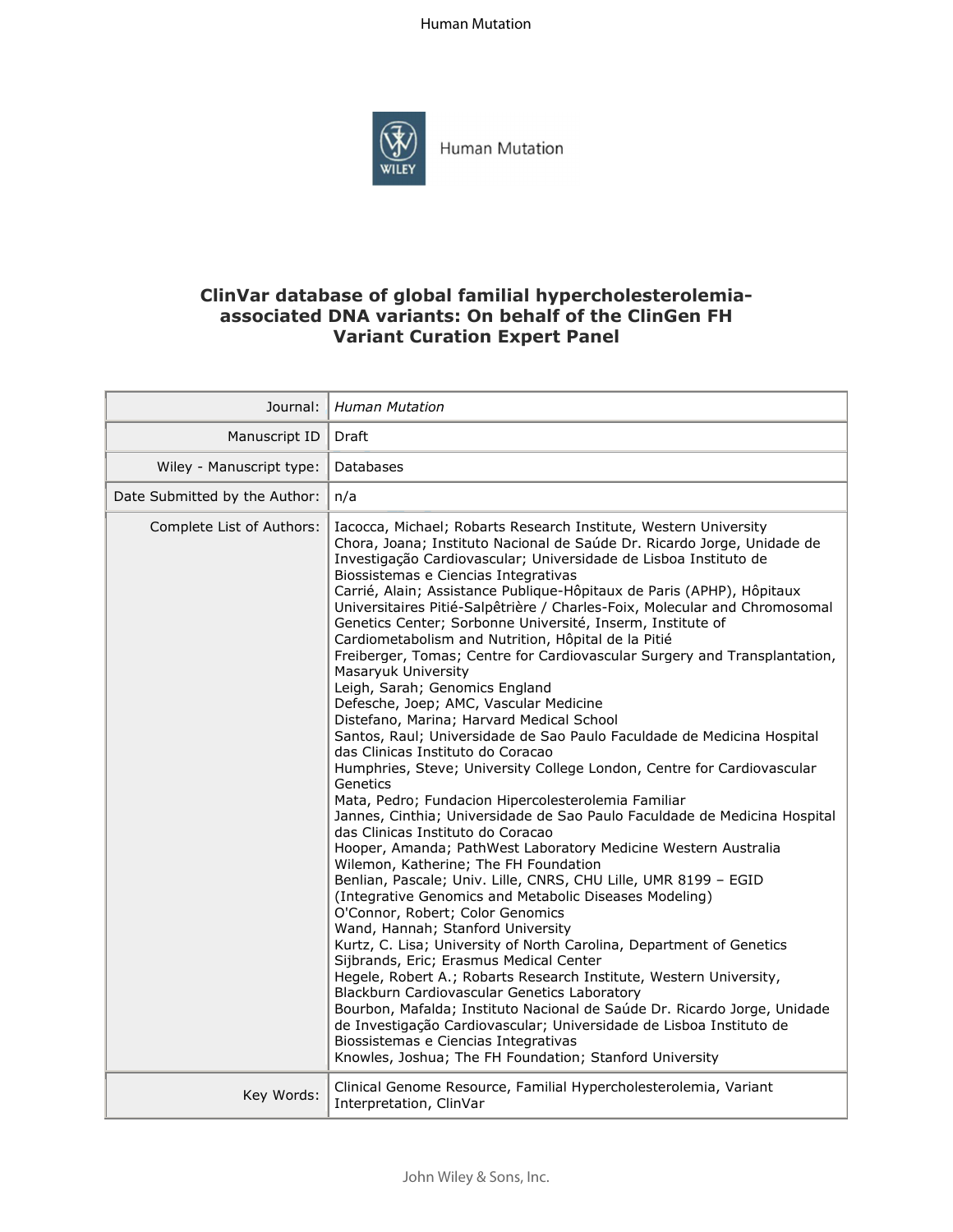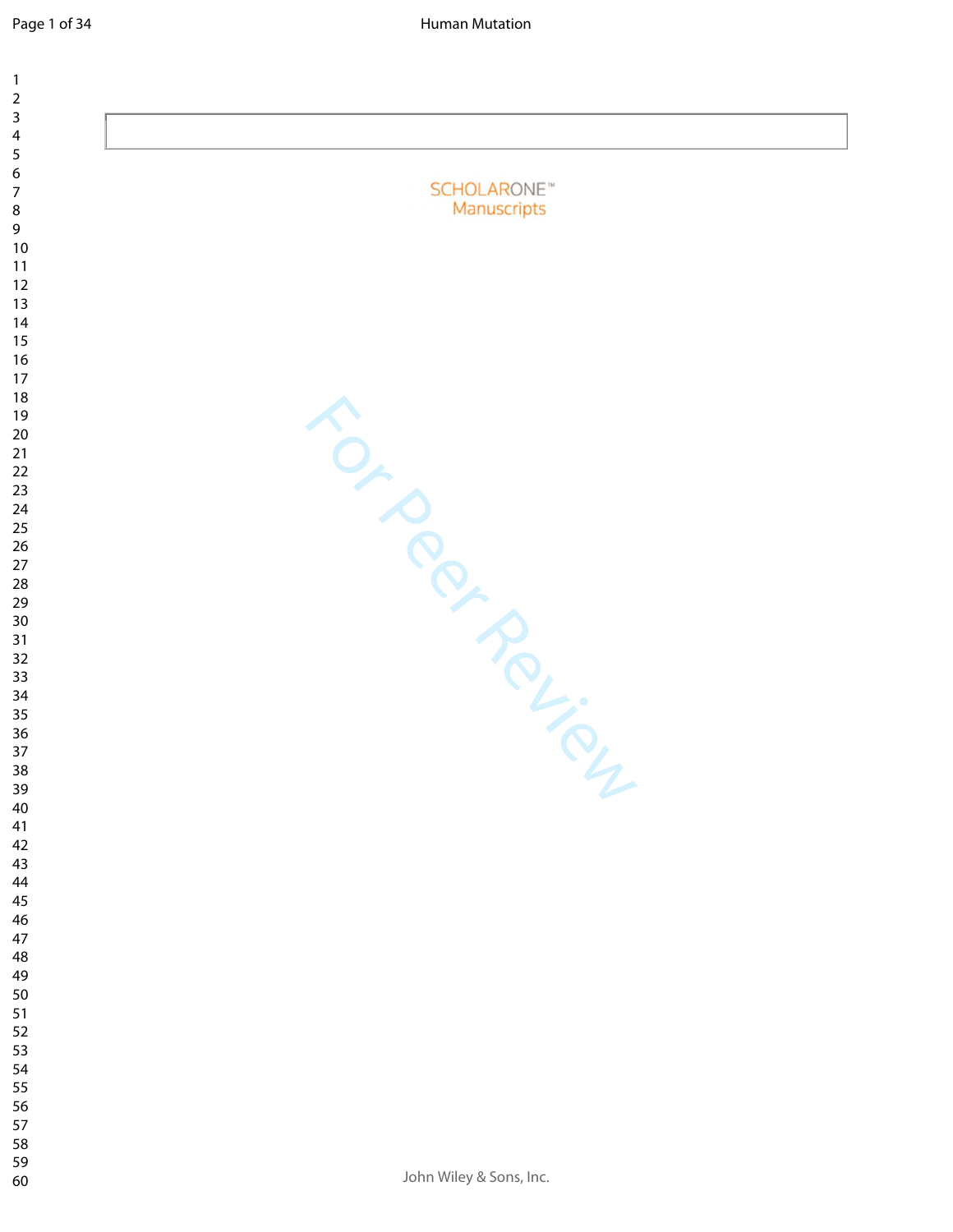#### **TITLE**

**ClinVar database of global familial hypercholesterolemia-associated DNA variants: On behalf of the ClinGen FH Variant Curation Expert Panel** 

#### **AUTHORS**

Michael A. Iacocca\*1, Joana Rita Chora\*2,3, Alain Carrie4,5, Tomas Freiberger6, Sarah E. Leigh7, Joep C. Defesche8, Marina T. DiStefano9, Raul Santos10, Steve E Humphries11, Pedro Mata12, Cinthia Jannes10, Amanda J. Hooper13, Katherine Wilemon14; Pascale Benlian15, Robert O'Connor16; Hannah Wand17, C. Lisa Kurtz18, Eric J. Sijbrands19, Robert A. Hegele1, Mafalda Bourbon\*\*2,3, Joshua W. Knowles\*\*14,17, On behalf of the ClinGen FH Variant Curation Expert Panel

\*joint first authors; \*\* joint senior authors

a Jannes10, Amanda J. Hooper13, Katherin<br>Connor16; Hannah Wand17, C. Lisa Kurtz1<br>Iafalda Bourbon\*\*2,3, Joshua W. Knowles\*\*<br>uration Expert Panel<br>joint senior authors<br>ititute, Western University, London ON, Canada<br>Jorge, Lis 1Robarts Research Institute, Western University, London ON, Canada; 2Instituto Nacional de Saude Doutor Ricardo Jorge, Lisbon, Portugal; 3BioISI, University of Lisbon; 4Assistance Publique-Hôpitaux de Paris (APHP), Hôpitaux Universitaires Pitié-Salpêtrière / Charles-Foix, Molecular and Chromosomal Genetics Center, Obesity and Dyslipidemia Genetics Unit, Paris, France; 5Sorbonne Université, Inserm, Institute of Cardiometabolism and Nutrition (ICAN), Hôpital de la Pitié, Paris, France; 6Centre for Cardiovascular Surgery and Transplantation, Masaryuk University, Brno, Czech Republic; 7Genomics England, London, United Kingdom; 8Academic Medical Center, University of Amsterdam, Amsterdam, Netherlands; USA; 9Harvard Medical School, Harvard University, Boston MA; 10Instituto do Coração, S. Paulo, Brasil; 11Centre for Cardiovascular Genetics, University College of London, UK; 12Fundacion Hipercolesterolemia Familiar, Madrid, Spain; 13PathWest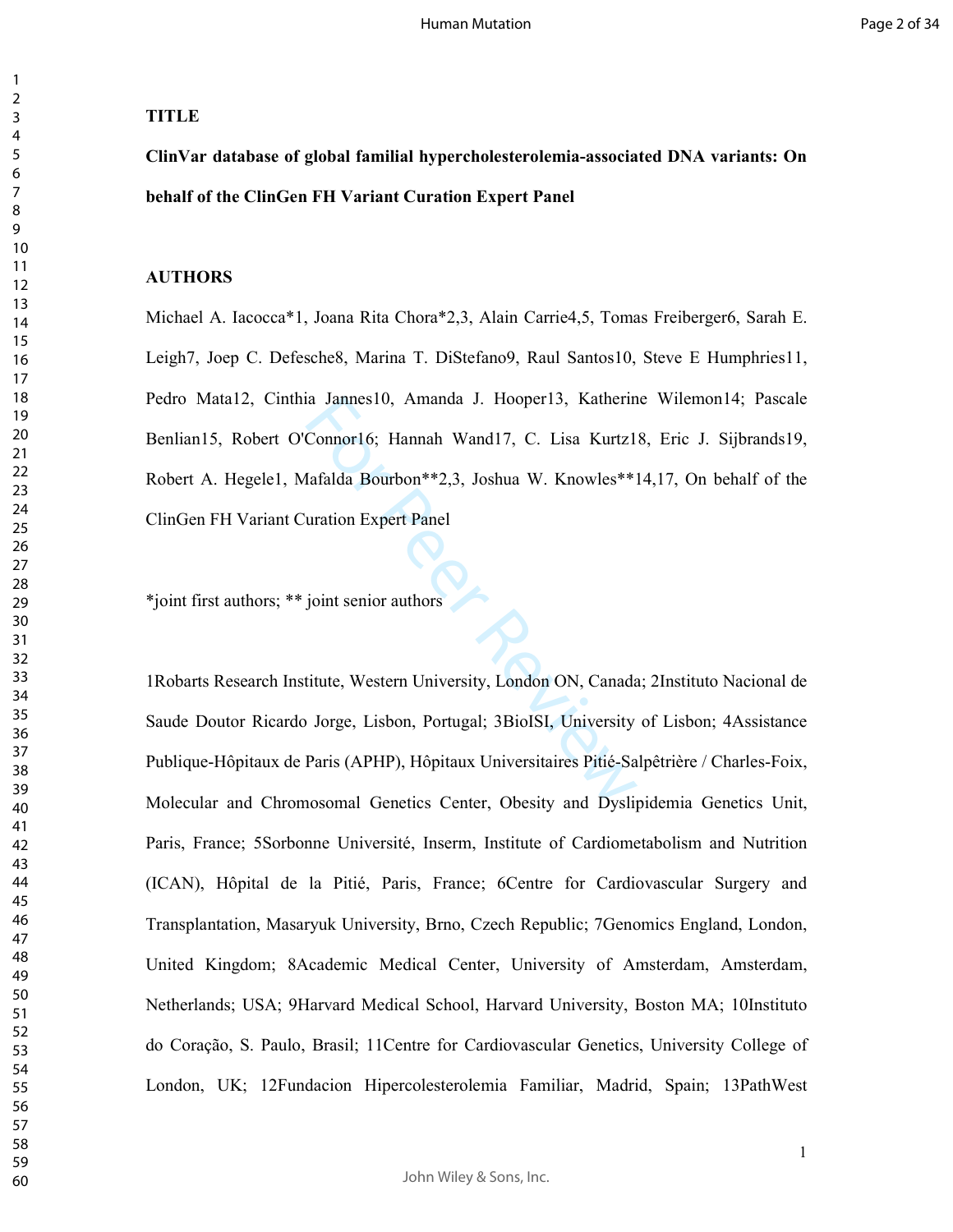#### Human Mutation

| 1                                         |
|-------------------------------------------|
| 2                                         |
| 3                                         |
| 4                                         |
|                                           |
| f                                         |
|                                           |
| 8                                         |
| 9                                         |
| 10                                        |
| 1<br>ı                                    |
| 1<br>$\overline{c}$                       |
| 3<br>1                                    |
| 1<br>4                                    |
| 1<br>ļ                                    |
| 16                                        |
|                                           |
| 1                                         |
| 18                                        |
| 19                                        |
| 20                                        |
| $\mathbf{z}$<br>l                         |
| $\overline{2}$<br>2                       |
| $^{23}$                                   |
| $\frac{24}{3}$                            |
| $\overline{2}$                            |
| $\overline{26}$                           |
| $^{27}$                                   |
| $\frac{28}{5}$                            |
| 29                                        |
| 80                                        |
| <sup>3</sup><br>ı                         |
| $\overline{\mathbf{S}}$<br>$\overline{ }$ |
| 33                                        |
| $\frac{34}{5}$                            |
| $\overline{\mathbf{3}}$                   |
| $\epsilon$                                |
| 37                                        |
| 38                                        |
| 39                                        |
| 40                                        |
| $4^{\circ}$<br>1                          |
| $\mathbf{4}^{\mathbf{\cdot}}$<br>2        |
|                                           |
| 43<br>ξ                                   |
| 44                                        |
| 4 <sup>t</sup><br>5                       |
| 46                                        |
| $\overline{4}$<br>7                       |
| 48                                        |
| 49                                        |
| 50                                        |
| $\overline{5}$<br>ı                       |
| 5<br>2                                    |
| c<br>$\overline{\mathbf{5}}$              |
| c<br>$\frac{1}{4}$                        |
| c<br>$\frac{1}{2}$<br>5                   |
| c<br>56                                   |
| l<br>5                                    |

 

Laboratory Medicine WA, University of Western Australia, Perth, Australia; 14FH Foundation, Pasadena CA USA; 15Univ. Lille, CNRS, CHU Lille, UMR 8199 – EGID (Integrative Genomics and Metabolic Diseases Modeling), Lille, France; 16Color Genomics, Burlingame CA USA; 17Stanford University, Palo Alto CA, USA; 18Department of Genetics, University of North Carolina, Chapel Hill NC, USA; 19University Medical Center, Erasmus Medical Center, Rotterdam, Netherlands;

Mendel Hallieu **Grant numbers:** ClinGen is primarily funded by the National Human Genome Research Institute (NHGRI), through the following three grants: U41HG006834, U41HG009649, U41HG009650.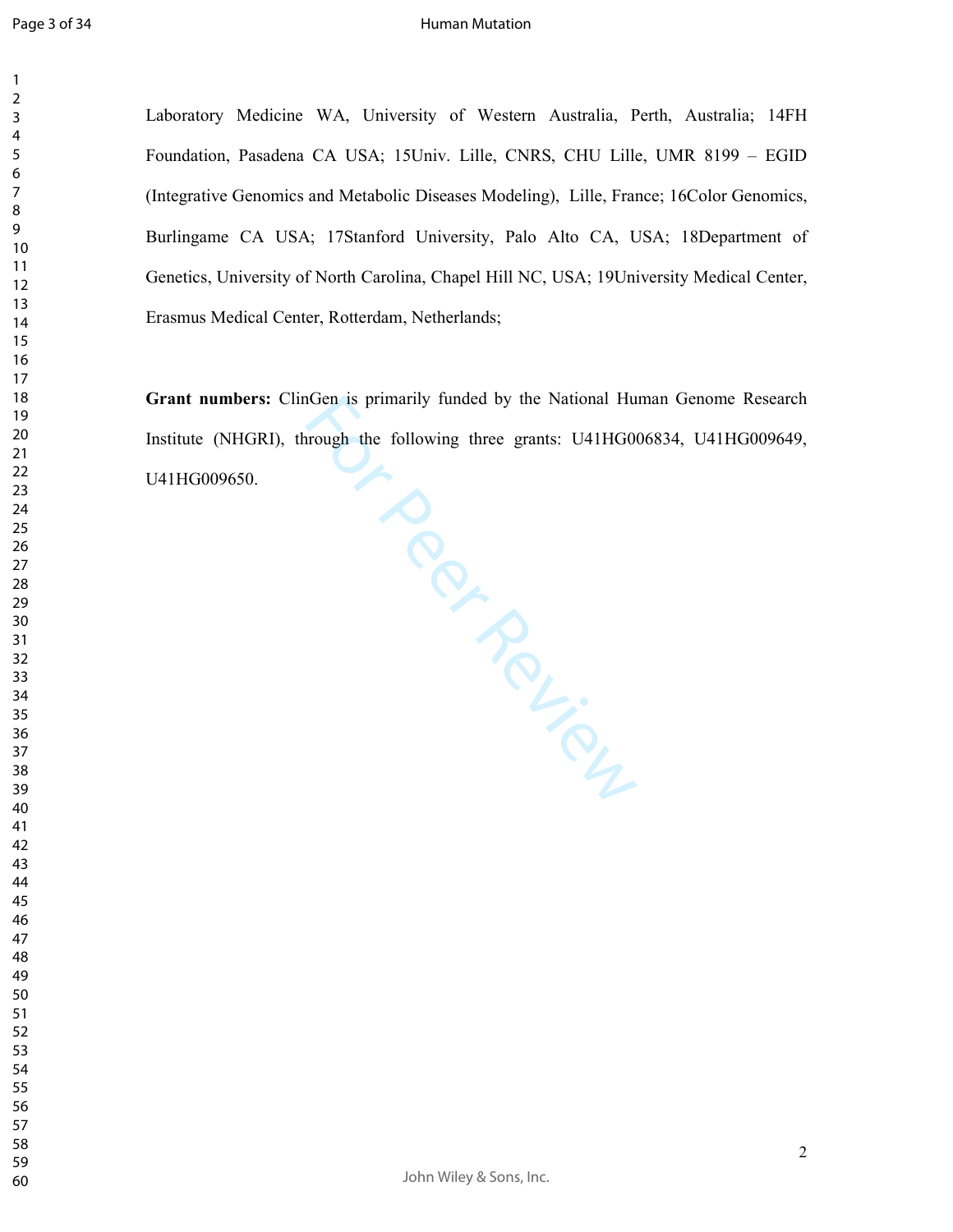#### **ABSTRACT**

variant is identified. ClinVar, an NCBI-funded<br>ory for clinically relevant variants of Mendeliar<br>oncerted efforts made by the Clinical Genome<br>Expert Panel and global FH community, to incr<br>to ClinVar. Variant-level data was Accurate and consistent variant classification is imperative for incorporation of rapidly developing sequencing technologies into genomic medicine for improved patient care. An essential requirement for achieving standardized and reliable variant interpretation is data sharing, facilitated by a centralized open-source database. Familial Hypercholesterolemia (FH) is an exemplar of the utility of such a resource: it has a high incidence, a favorable prognosis with early intervention and treatment, and cascade screening can be offered to families if a causative variant is identified. ClinVar, an NCBI-funded resource, has become a primary central repository for clinically relevant variants of Mendelian disease, including FH. Here we present the concerted efforts made by the Clinical Genome Resource, through the FH Variant Curation Expert Panel and global FH community, to increase submission of FHassociated variants into ClinVar. Variant-level data was categorized by submitter, variant characteristics, classification method and available supporting data. In order to improve interpretation of FH-associated variants, areas of weakness in ClinVar submissions were identified and addressed. These include the need for detailed and reliable data, submission of supporting variant-level data, retrospectively and prospectively, and making data submission an ongoing effort. Working together to provide thorough, reliable evidence-based variant interpretation will improve the care of FH patients.

Keywords: Familial Hypercholesterolemia; Clinical Genome Resource; Variant Interpretation; ClinVAr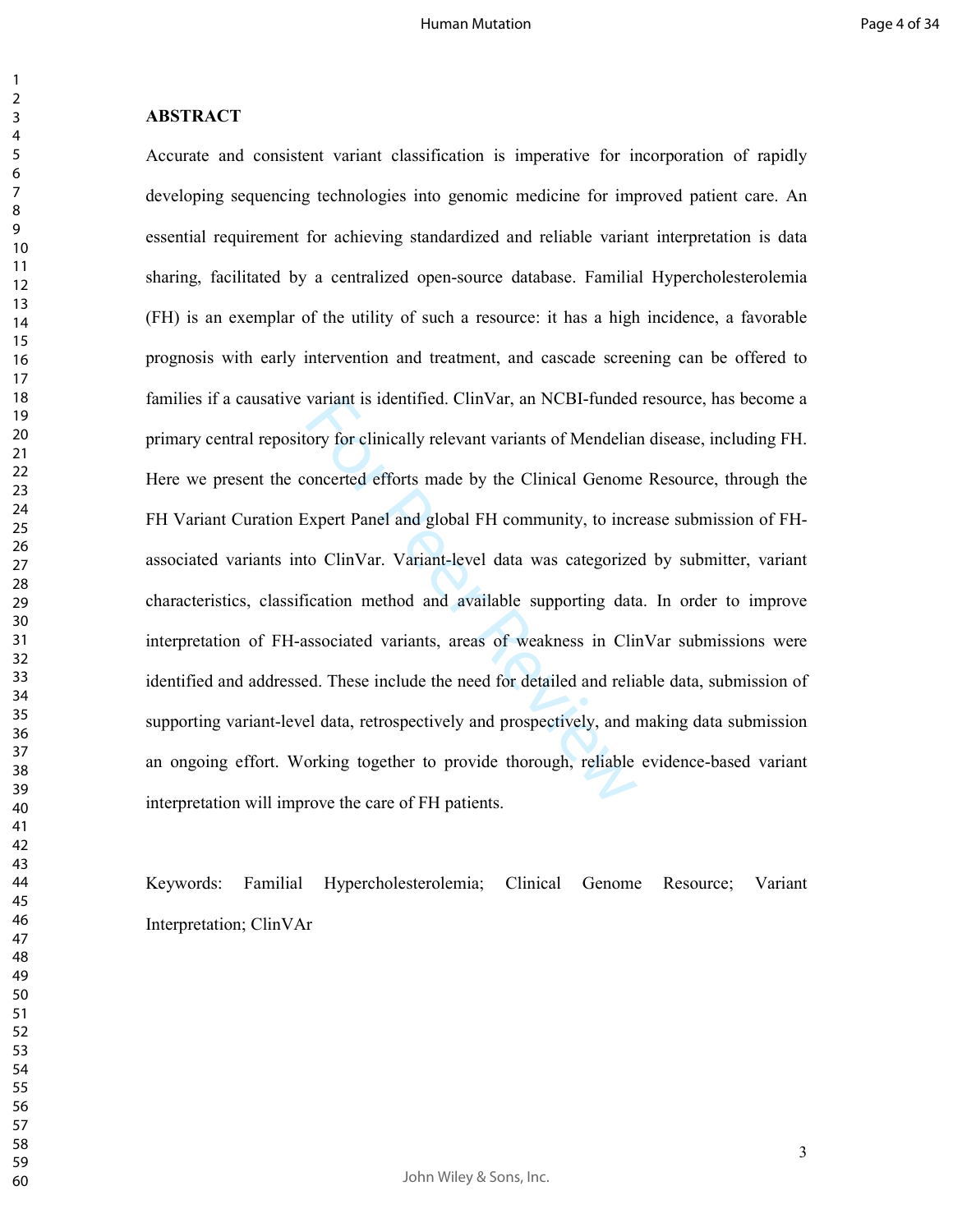#### **1. INTRODUCTION**

Ints have been identified in FH patients, prim<br>DL receptor), and more recently in other g<br>d *PCSK9* (genes encoding apolipoprotein B an<br>respectively). Characterizing the genetic etiold<br>disease pathophysiology and associate Familial hypercholesterolemia (FH) is an autosomal codominant disorder, characterized by elevated low-density lipoprotein (LDL) cholesterol levels causing premature atherosclerotic cardiovascular disease when left untreated. FH affects an estimated 1 in 250 individuals worldwide (Akioyamen et al., 2017), and is considered to be the most frequent monogenic disorder encountered in clinical practice. Since the 1970s, a vast number of potentially pathogenic DNA variants have been identified in FH patients, primarily within *LDLR* (the gene encoding the LDL receptor), and more recently in other genes involved in LDL metabolism: *APOB* and *PCSK9* (genes encoding apolipoprotein B and proprotein convertase subtilisin/kexin type 9, respectively). Characterizing the genetic etiology of FH has improved our understanding of disease pathophysiology and associated risks, in addition to improving patient management (Defesche et al., 2017; Goldstein & Brown, 2009).

Determination of genetic variant pathogenicity has direct implications for clinical care and family-based ("cascade") screening, and is improved when there is information on variants from multiple independent sources which can be shared among curators. This datasharing culture is not new among the FH field; for years the Leiden Open Source Variation Database (LOVD) has served as a publicly available FH-variant repository, hosting 1707 unique *LDLR* variants as of 2016 (Leigh et al., 2017). However, ClinVar, an NCBI-funded resource, has since emerged as the primary centralized database for archiving clinically relevant variants for many Mendelian diseases, including FH. ClinVar facilitates a comprehensive approach to both the consolidation and presentation of patient and molecular data, and includes a multitude of interconnected resources to aid in improving variant interpretation (Harrison et al., 2016).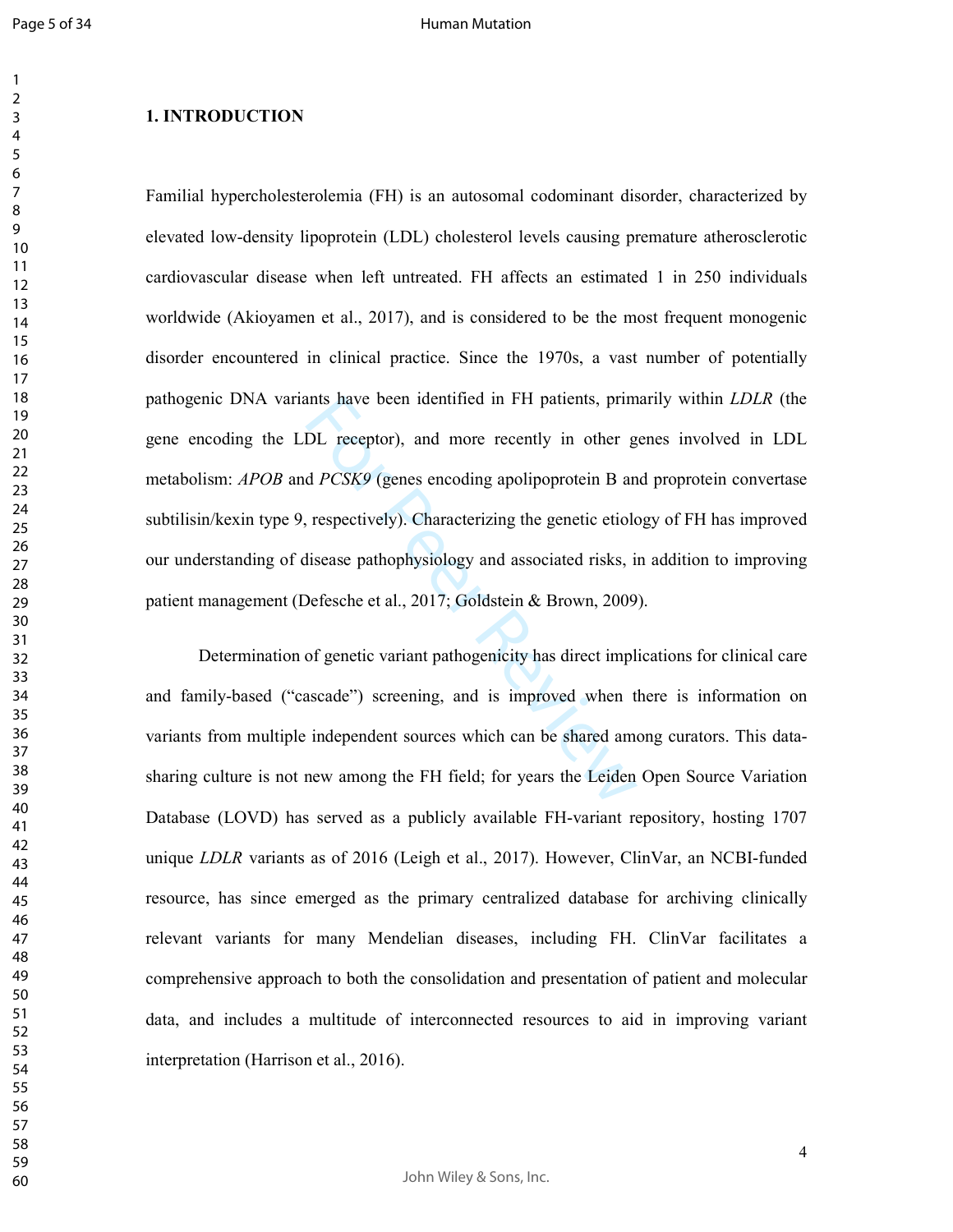#### Human Mutation

TON P Prior to 2016, there were 331 total (278 unique) FH-associated variant submissions in ClinVar. Here, we present the recent efforts made by the Clinical Genome (ClinGen) Resource consortium, along with various global FH researchers to update the number and characterization of FH variants hosted by ClinVar to aid in the accurate knowledge of FH variants. Specifically, we break down the number of FH variants now hosted on ClinVar by gene, location, type, and classification; in addition to providing variant-level characterizations. We then discuss the implications learned from these variant-level and aggregate results.

#### **2. METHODS**

#### *2.1. ClinGen FH Variant Curation Expert Panel*

The ClinGen FH Variant Curation Expert Panel (FH VC-EP) is composed of >20 members (Supplementary Table 1). Members were selected on the basis of achieving a balanced representation of expert clinicians, clinical laboratory diagnosticians, researchers, and genomic medicine specialists. An emphasis was also placed on global representation, with members from the United States, Brazil, United Kingdom, Netherlands, France, Portugal, Czech Republic, Spain, Israel, Australia and Canada. The FH VC-EP is part of the ClinGen Cardiovascular Clinical Domain Working Group.

#### *2.2. Variant submission to ClinVar*

Starting in 2016, several sources were recruited for consolidation of FH-associated variants into ClinVar. These efforts were facilitated by the FH Foundation working with ClinGen leadership to convene a session of interested parties, including members of the FH VC-EP at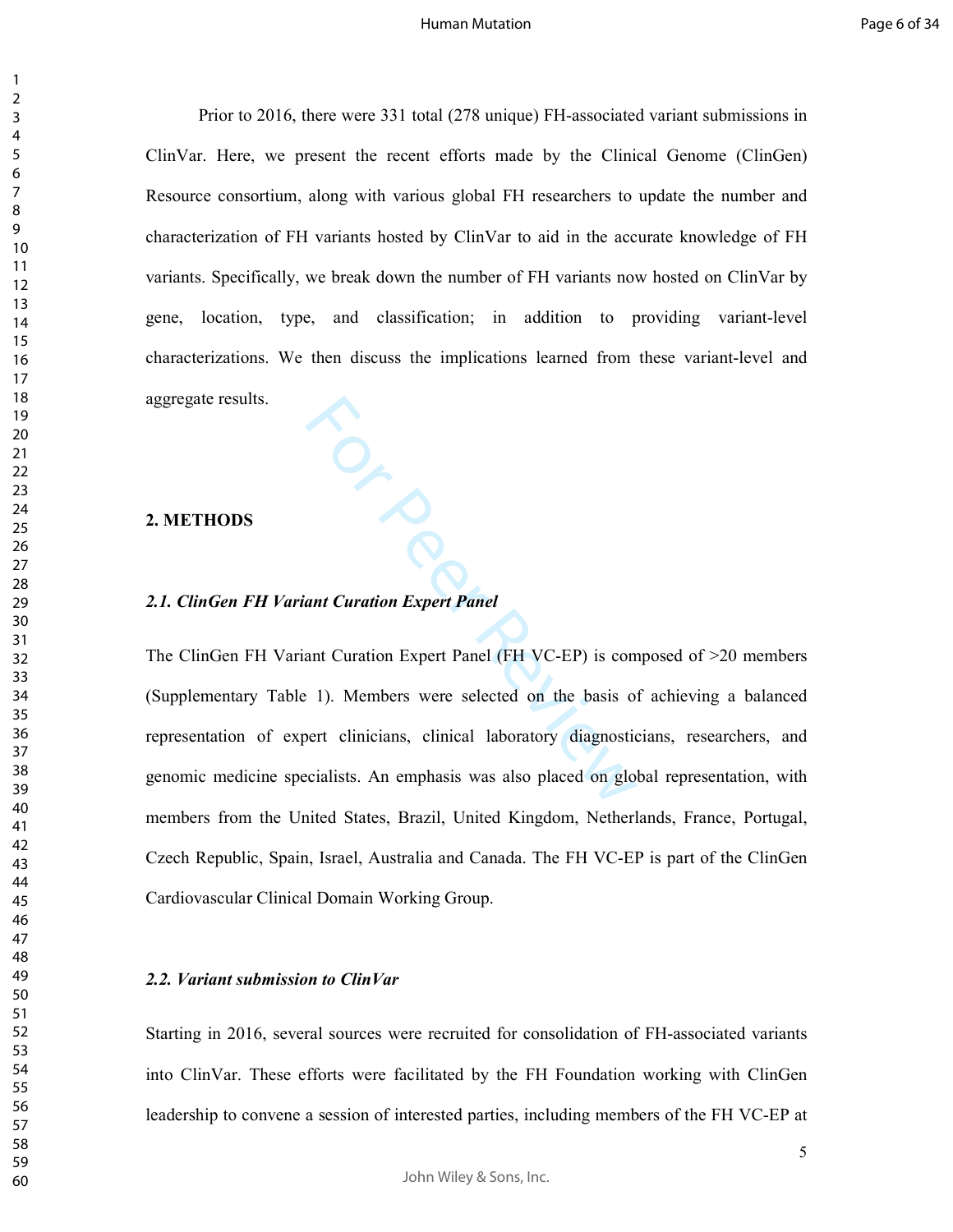#### Human Mutation

the 2016 international *FH Summit* in Dallas and 2017 in Miami. First, FH VC-EP members began submitting FH-associated variants and variant-level data from their respective internal databases to ClinVar. We then encouraged global colleagues to submit internally stored FHassociated variants, with a focus on the largest remaining sequencing centers from various countries and jurisdictions. Further, we facilitated variant transfer from existing centralized databases, namely LOVD (https://databases.lovd.nl/shared/genes/LDLR).

reganization/center on the ClinVar<br>
m.nih.gov/clinvar/). Following ClinVar approv<br>
using the Submission Ter<br>
.nih.gov/clinvar/docs/submit/). Submitted<br>
on (HGVS expression or chromosomal coordin<br>
on of clinical and/or func Submitters followed a standard protocol for submission. They were required to register their organization/center on the ClinVar Submission Portal (https://submit.ncbi.nlm.nih.gov/clinvar/). Following ClinVar approval, variant submissions were performed using the Submission Template spreadsheet (https://www.ncbi.nlm.nih.gov/clinvar/docs/submit/). Submitted variants required standardized annotation (HGVS expression or chromosomal coordinate change), associated condition, interpretation of clinical and/or functional significance, interpretation criteria, collection method (clinical testing or research), allele origin (germline or somatic), and individual affected status. A wide range of additional variant-level data types were optional for inclusion, such as number of variant observations, ethnicity and/or geographic origin of the individual, cosegregation/family data, functional data, phenotypic information, and/or normolipidemic screening results.

#### *2.3. ClinVar variant analysis*

Following submission efforts, ClinVar Miner (https://clinvarminer.genetics.utah.edu/) was used to extract variant-level data from the ClinVar database for *LDLR*, *APOB*, and *PCSK9*. Variants that did not have a submitted disease association of "Familial hypercholesterolemia" or accepted alternative term were removed manually. Specifically, 201 *LDLR*, 423 *APOB*, and 119 *PCSK9* variants (743 in total) with the following submitted disease associations were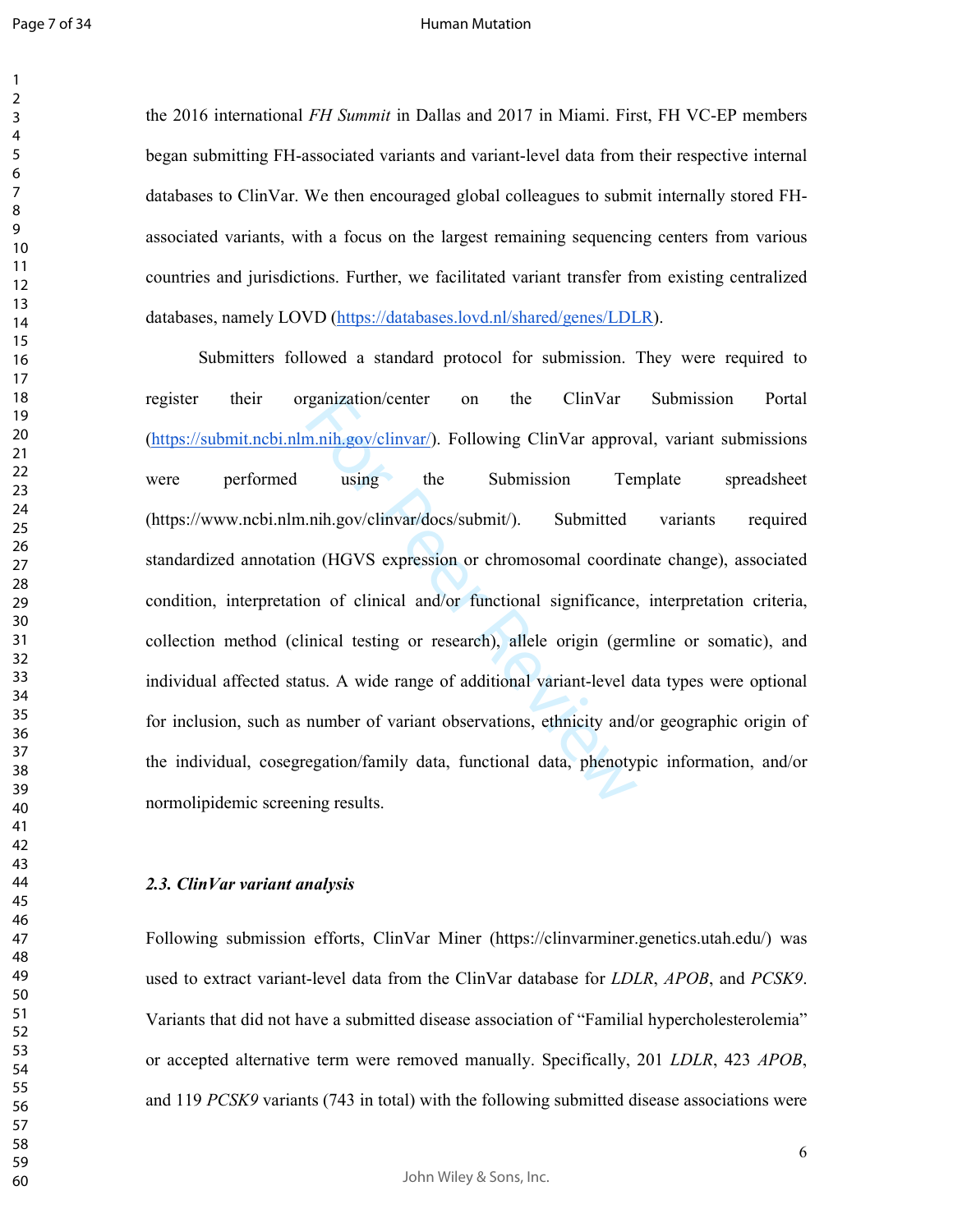removed from the analysis: "Familial hypobetalipoproteinemia" (n=221), "Hypercholesterolemia, autosomal dominant, type B; Hypobetalipoproteinemia, familial, 1" (n=156; entry of two opposing conditions per single individual), "Low density lipoprotein cholesterol level quantitative trait locus 1"  $(n=3)$ , "hypocholesterolemia"  $(n=2)$ , "Hypobetalipoproteinemia, familial, 1" (n=2), "Early-onset coronary artery disease (CAD)" (n=2; removed as other dyslipidemias/morbidities can lead to CAD), "Hypobetalipoproteinemia" (n=1), "C0950123: Inborn genetic diseases" (n=1), "not specified"  $(n=191)$ , and "not provided"  $(n=164)$ .

#### **3. RESULTS**

# UNDER-*3.1. Global ClinVar submission*

Prior to ClinGen efforts, there were 242 (193 unique) *LDLR*, 63 (59) *APOB*, and 26 (26) *PCSK9* variant submissions present in ClinVar. The number of FH-associated variants now residing in the ClinVar database is summarized in Table 1: 4973 (2314 unique) in *LDLR*, 580 (353) in *APOB*, and 355 (216) in *PCSK9*. Additionally, there are 201 *LDLR*, 423 *APOB*, and *PCSK9* variant submissions that do not have a disease association of FH and were removed from analysis. A total of 30 centers from 13 different countries have submitted FHassociated variants to ClinVar. Submitting center totals are listed per gene in Table 2.

#### *3.2. FH-associated variant characteristics*

Unique FH-associated variants present on ClinVar are categorized by type for *LDLR*, *APOB*, and *PCSK9* in Table 3. Missense variants are the most prevalent unique variant type in each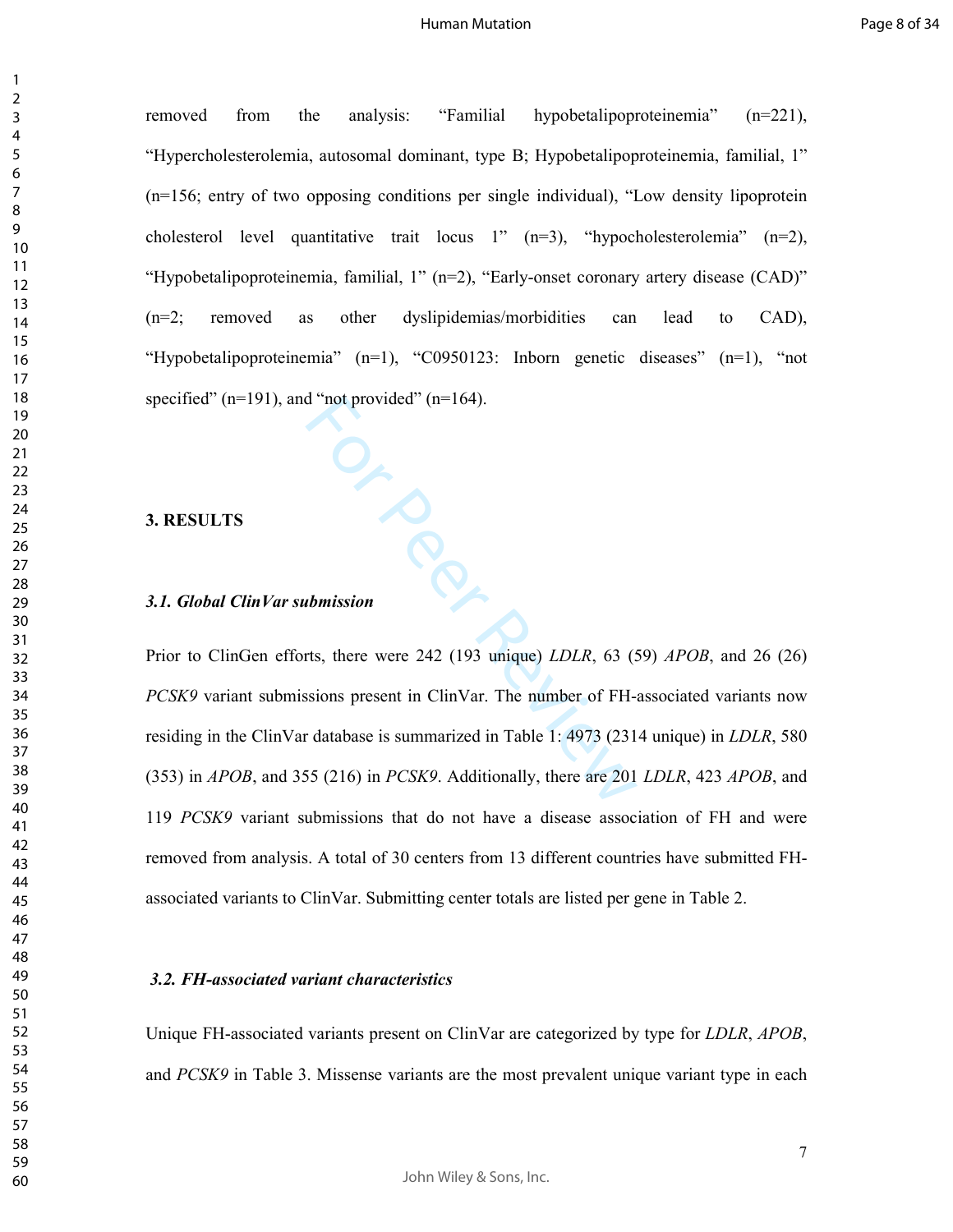#### Human Mutation

of the three genes, followed by frameshift variants in *LDLR*, and synonymous variants in both *APOB* and *PCSK9*. Relative proportions of each variant type are shown in Figure 1.

In cases of multiple submissions for the same<br>ified as a variant of unknown significance (V<br>fied as benign or likely benign. The remaining<br>ng classifications using a three-tier system.<br>tion methods<br>eria have been used to c Not all FH-associated variants present on ClinVar are considered to be diseasecausing. With the exception of 198 variant submissions, submitting centers provided a pathogenicity classification for their variants, which can be found summarized by gene in Table 4. Unique variants are categorized by classification reported in Table 5; 57.9% (1670 of 2883) of these variants have been classified by submitters as pathogenic or likely pathogenic (or both, in cases of multiple submissions for the same variant), 15.5% (448 of 2883) have been classified as a variant of unknown significance (VUS) and 10.4% (299 of 2883) have been classified as benign or likely benign. The remaining 13.1 % of variants (379 of 2883) have conflicting classifications using a three-tier system.

#### *3.3. Variant classification methods*

A wide range of criteria have been used to classify FH-associated variants present on ClinVar. These include the general ACMG/AMP guidelines, specified guidelines adhering to the ACMG/AMP framework, and a number of independent methods. Most variants with multiple submissions have been classified using various different criteria (Figure 2). The specific criteria used by each submitter are listed in Supplementary Table 2. The most used method was ACMG/AMP framework classification, followed by the Association for Clinical Genetic Science (ACGS) guidelines used in all LOVD transferred variants. A large number of variants (n=865) with classifications did not have indication of criteria used (Table 6).

#### *3.4. Variant-level data*

Some variants (n=1972 unique, 3435 submissions) were submitted with some kind of supporting variant-level data. This included information on patient clinical features, if there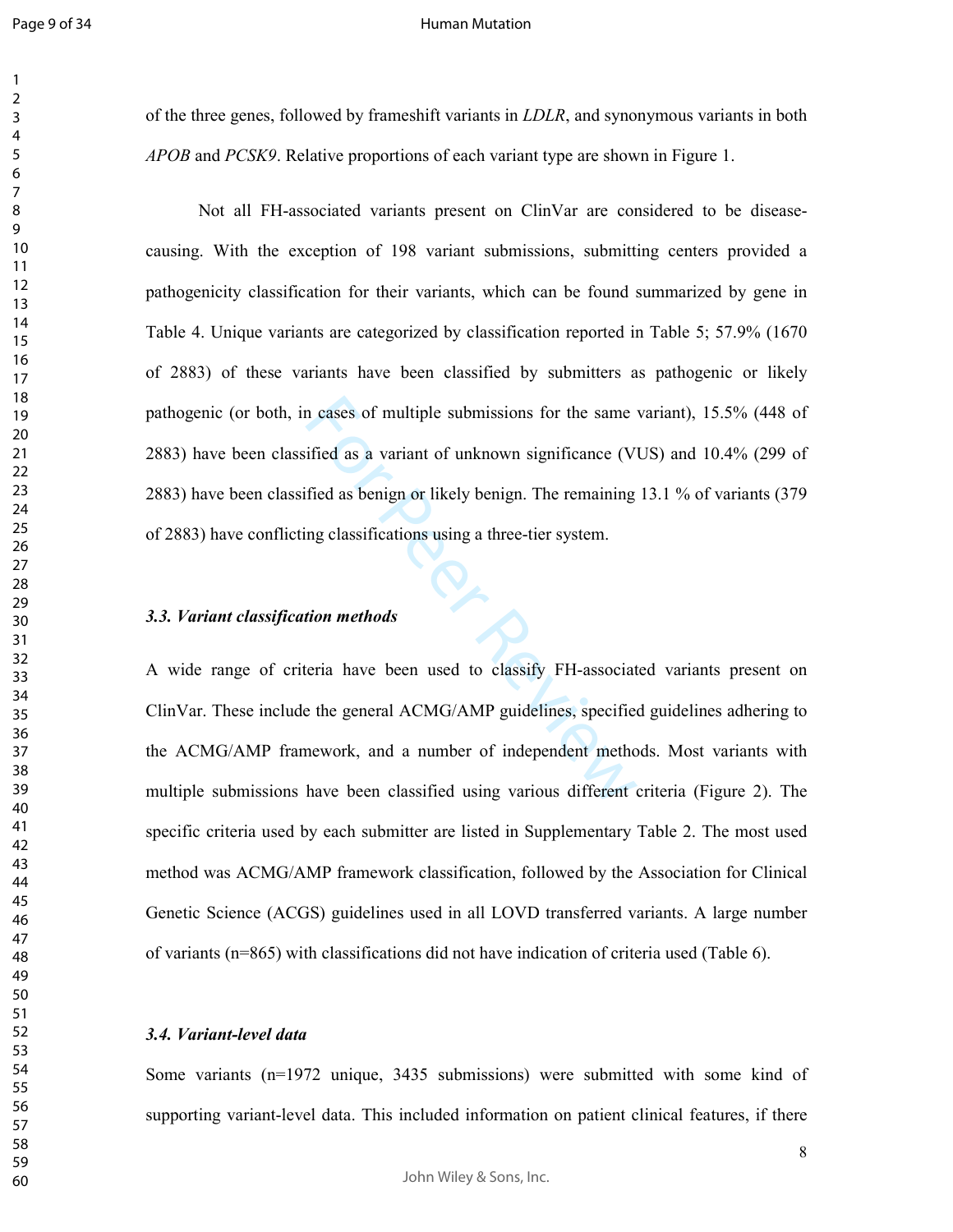#### Human Mutation

was family history of disease, the number of variant alleles or number of families with the variant identified, number of families with observed segregation, if it was an incidental finding and note of any related functional studies published (Table 7). However, information of co-segregation was only submitted to ClinVar for eight variants; and phenotype data was only submitted for 490 unique variants, in 1043 submissions. Functional studies were reported for 334 unique variants (437 submissions), the majority submitted as literature review by a single group.

#### **4. DISCUSSION**

a centralized Open-source database is an example and consistent interpretation of variants identified in Gen call for submission of FH-associated v tories resulted in an increase of 10 times the nu past years. This was onl Data sharing through a centralized open-source database is an essential component of achieving accurate and consistent interpretation of variants identified during the course of genetic testing. The ClinGen call for submission of FH-associated variants to ClinVar from different global laboratories resulted in an increase of 10 times the number of unique variants reported during the past years. This was only possible due to a common effort and willingness to share internal data by FH experts and diagnostic companies, who are familiar with the importance of having as much information as possible to classify FH variants. The effort was also facilitated by the FH Foundation, a patient-led research and advocacy organization, to convene these experts for in person discussions on the importance of the project and optimization of variant submission processes. Therefore, this effort demonstrates the power of collaboration across patient-groups, academic labs, commercial labs and scientific funding bodies.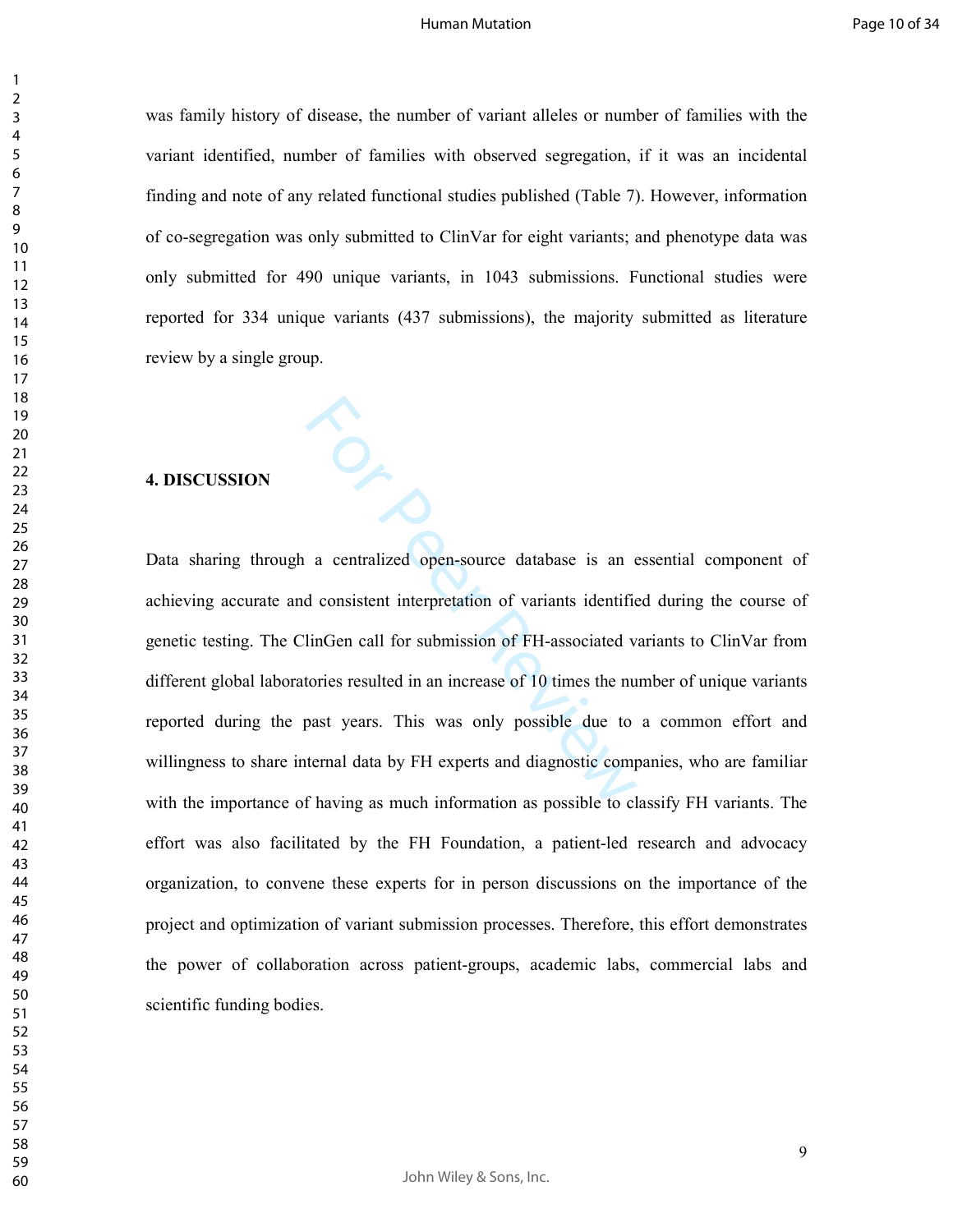#### Human Mutation

An extensive range of FH-associated variants are now present on ClinVar to aid with variant interpretation. The relative proportions of variants and variant-types per gene were on par with what is expected for this disorder, and are similar to what has been previously reported (Chora, Medeiros, Alves, & Bourbon, 2017; Leigh et al., 2017)*.* However, there are more known FH-associated variants identified in *LDLR*, *APOB*, and *PCSK9* than previously thought. The FH literature has continued to cite a historical number of ~2000 FH-associated variants identified worldwide; however, this has now become outdated, as here we present  $~2900$ .

We that a number of variants with multiple su<br>counting"; a few FH centers represented l<br>iants to both the LOVD database (in the past)<br>variants is presently unknown, we plan to re<br>t, the number of unique CNVs in *LDLR* (144 It is noteworthy that a number of variants with multiple submissions may include instances of "double counting"; a few FH centers represented here have submitted a proportion of their variants to both the LOVD database (in the past) and ClinVar. While the exact number of these variants is presently unknown, we plan to remove such cases in the near future. Secondly, the number of unique CNVs in *LDLR* (140; 98 deletions and 42 duplications) may be underestimated quite considerably. There have been 271 total CNV submissions, yet only 12 have defined breakpoints. This is a result of commonly applied detection methods such as MLPA (Wang, Ban, & Hegele, 2005), or more recently NGS depth of coverage analysis (Iacocca et al., 2017), which are limited to exon-level resolution. CNV submissions in ClinVar have thus largely been grouped by affected exons, but the likelihood of each breakpoint being identical in these "unique" CNV types is questionable. Previous breakpoint analysis has shown there are multiple unique CNV events which lead to the deletion of the 5'UTR–Exon 1 in *LDLR* (Hobbs, Leitersdorf, Goldstein, Brown, & Russell, 1988), and the same may be true for other *LDLR* CNV types.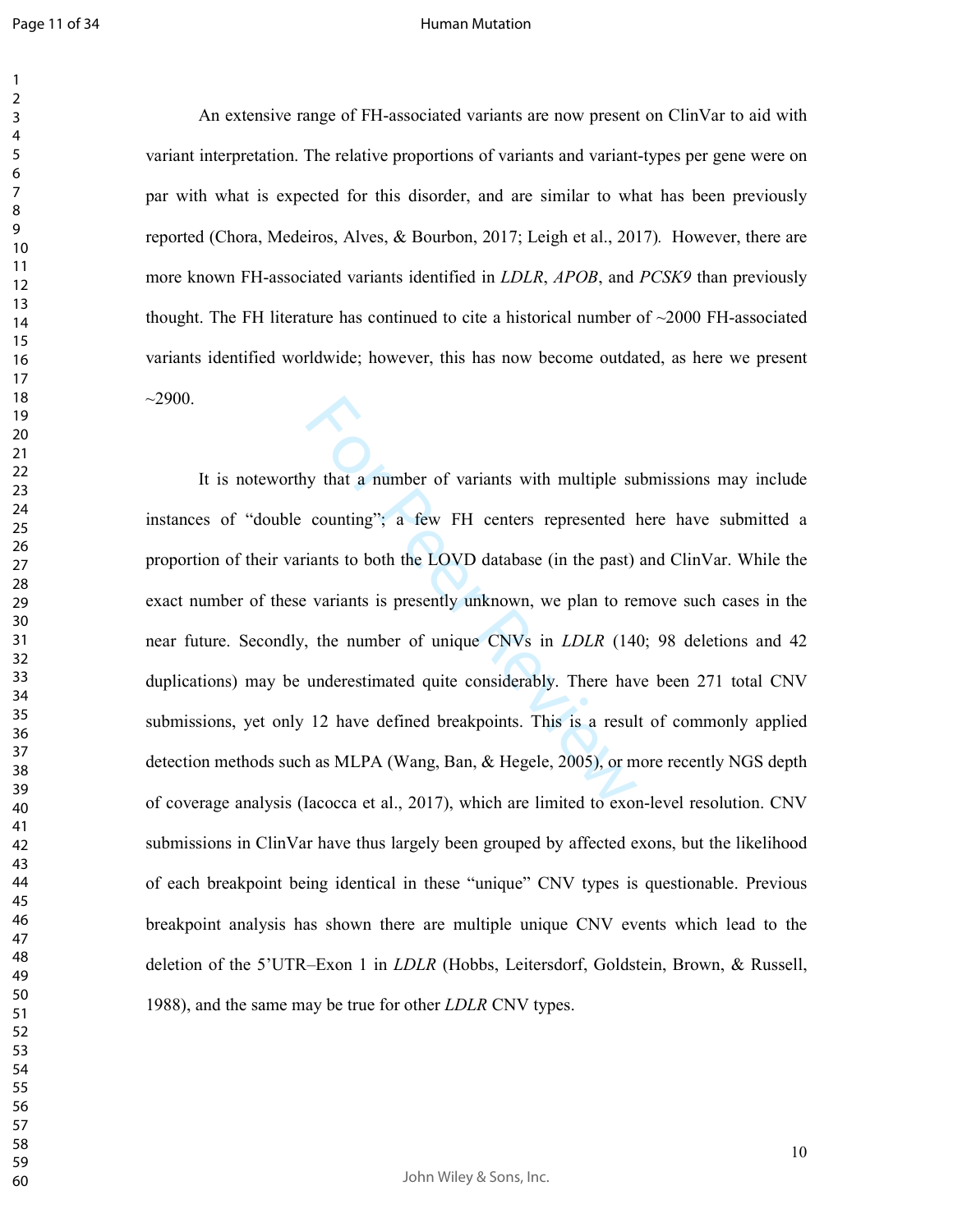#### Human Mutation

If the protein, but need to specifically after the b<br>domains are located within *APOB* exons 26 a<br>se genes will lead to hypocholesterolemia, and<br>ients. This leaves most candidate *APOB* and *PC*<br>ult variant types to interp Only 10.7% of classified variants in *LDLR* have been considered as VUS by ClinVar submitters, compared to 55.2% and 39.9% VUS in *APOB* and *PCSK9*, respectively, suggesting potential pathogenicity is much more difficult to evaluate in *APOB*/*PCSK9*  compared to *LDLR*. Because a loss-of-function in *LDLR* is a known disease mechanism of FH, any clearly deleterious variant-type in *LDLR* can be considered pathogenic. However, only very specific variants in *APOB* and *PCSK9* lead to FH. In *PCSK9*, causative variants must induce a gain of function in the encoded protein, and in *APOB*, causative variants must allow the production of the protein, but need to specifically alter the binding affinity to LDLR (known LDL binding domains are located within *APOB* exons 26 and 29). Generally, any null variant type in these genes will lead to hypocholesterolemia, and thus are not expected to be identified in FH patients. This leaves most candidate *APOB* and *PCSK9* variants, missense or synonymous, difficult variant types to interpret. Further, some *APOB* variants have been shown to have low penetrance, adding another level of difficulty in interpreting variants in this gene (Alves, Etxebarria, Soutar, Martin, & Bourbon, 2014). Accordingly, it is unwarranted to confidently classify variants as pathogenic in *APOB* and *PCSK9* without performing functional studies, leaving many of them as VUS.

Perhaps most importantly, this effort has revealed that many different variant classification methods are being used. This is problematic, allowing for potential differences in the way two different centers interpret the same variant. Indeed, we saw 379 variants with conflicting classifications,  $\sim$ 15% of variants in each gene. Use of ACMG/AMP Guidelines aims to achieve greater standardization and consistency in variant interpretation (Richards et al., 2015). As we saw here, many FH research and diagnostic groups have adopted this new standard. However, the ACMG/AMP guidelines were designed to be generalizable to all Mendelian disorders, and ambiguities leave potential for differences in the application of various criteria among users, culminating in inconsistent classifications. To this end, there are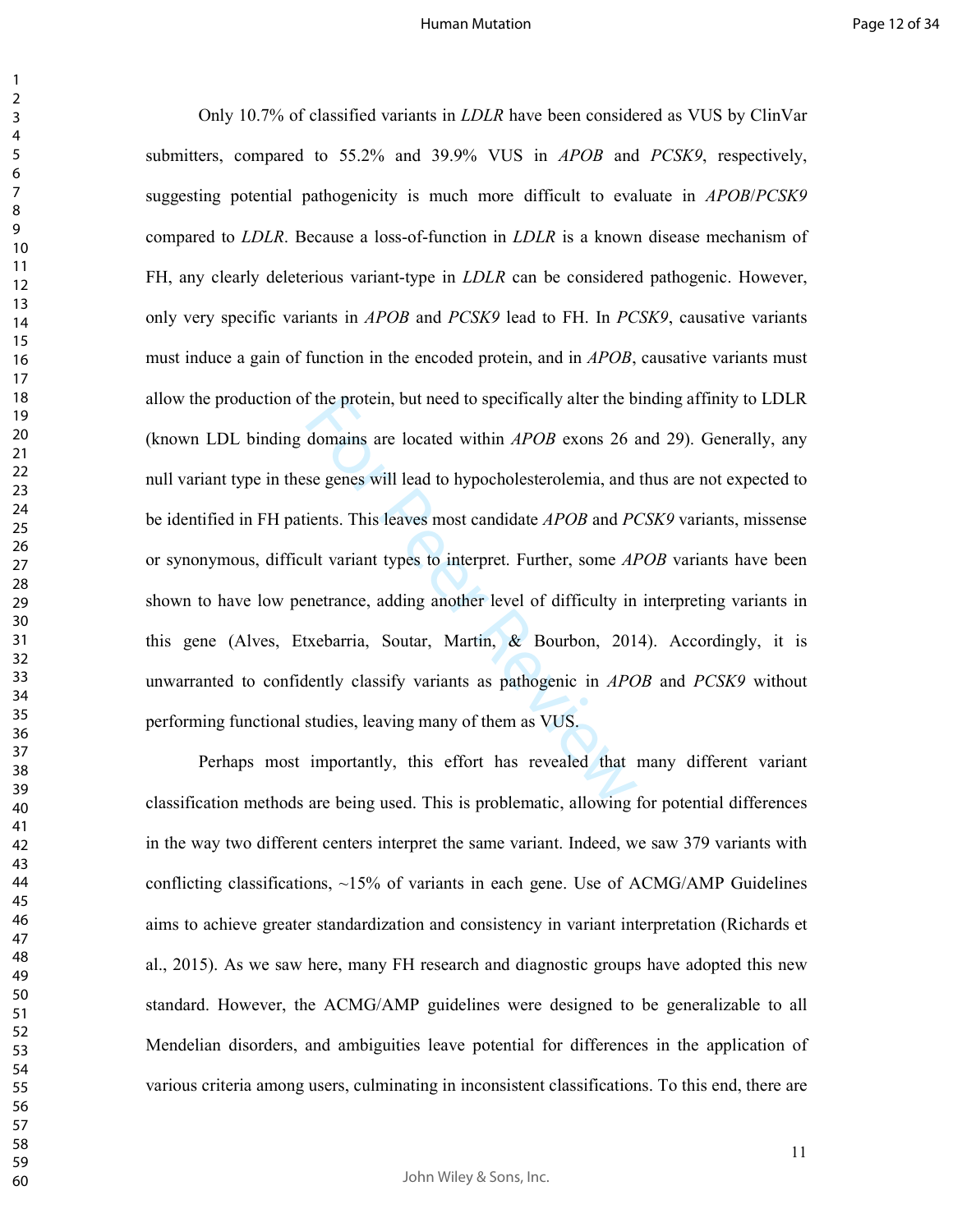#### Human Mutation

114 unique variants with conflicting classifications in cases where all submitters have cited the ACMG/AMP guidelines.

me/disease-specific adjustments to the ACM<br>and to use these specified guidelines to pr<br>r variant classifications. Following a rigorous<br>f a pilot study and development of a sustain-<br>plan, the FH VC-EP will submit an applica Beyond a degree of inherent subjectivity, the current ACMG/AMP guidelines do not adequately address FH. In a separate study, ACMG/AMP classification of a large subset of FH-associated variants resulted in a large proportion of VUS (42% of *LDLR* as well 90% in *APOB* and 92% in *PCSK9*) (Chora et al., 2017). Cases of misclassifications when compared against known pathogenic/benign variants were also found. One of ClinGen's key goals is the standardization of gene/disease-specific adjustments to the ACMG/AMP guidelines to address these issues, and to use these specified guidelines to provide a high level of confidence in ClinVar variant classifications. Following a rigorous step-wise process that includes completion of a pilot study and development of a sustained variant curation and discrepancy resolution plan, the FH VC-EP will submit an application for Expert Panel status to the ClinGen Clinical Domain Working Group Oversight Committee for review and final approval. Once approval is obtained, the ClinGen FH VC-EP will curate and classify variants at an Expert Panel review level (3-star, high-confidence), with the ultimate goal of reviewing and/or reclassifying all 2883 unique FH-variants on ClinVar using the newly formed FHspecified ACMG/AMP criteria.

To continue improving the interpretation of FH-associated variants, especially in the context of applying FH-specified ACMG/AMP criteria in the near future, the current state of ClinVar submissions indicate a number of issues to be addressed.

First, the detail in submissions needs to be improved. Many *LDLR, APOB, PCSK9*  variants were submitted without a disease association, rendering them of little value to curation efforts. Others were submitted with both hyper/hypo associations, and some had potentially wrong disease associations – for example, deleterious/null variants in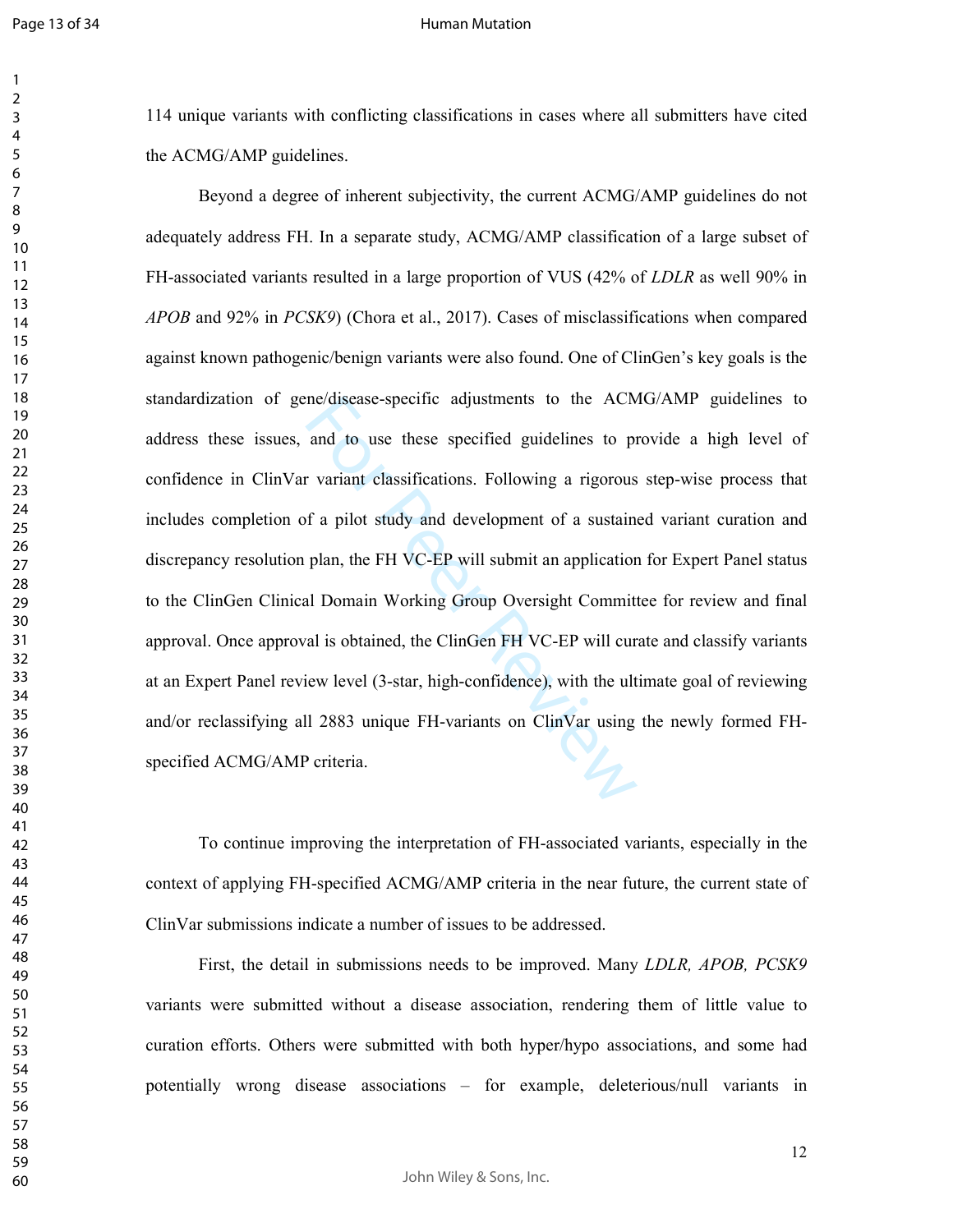*APOB*/*PCSK9* submitted with a disease association of FH, but likely not identified in an FH patient, which may be a case of misreporting. This highlights the need for greater attention to detail, as well as the need for reliable data.

For the Mad data on cardiovascular disease).<br>
Sort variant functional studies, although this is<br>
lent, and are publicly available for more the end of<br>
and number of observations/unrelated patients<br>
is t stored in internal Second, richer supporting variant-level data must be submitted. Although FH centers were very successful in reporting variants, the same cannot be said concerning additional supporting variant-level data. Only eight variants had information about cosegregation, and patient phenotype descriptions were nearly nonexistent (e.g., no cholesterol values were presented and only a few had data on cardiovascular disease). The large majority of submitters did not report variant functional studies, although this is an important step for pathogenicity assessment, and are publicly available for more than 300 variants. The ACMG/AMP framework awards points to functional-level data, co-segregation data, normolipidemic data, and number of observations/unrelated patients with each variant, but if this information is kept stored in internal databases, this will ultimately have a major negative impact on accurately re-classifying all ClinVar variants. Patient ethnicity would also be useful data, but was unreported.

All submitters should include this variant-level data for retrospective and prospective variant submission. Ideally, submissions should include a short case summary of phenotypic and genetic testing results for each individual, such as untreated LDL-C, the genes tested, and any other variants found in the patient at that time. As an illustrative case, consider a patient who presents with an LDL-C value typical of heterozygous FH and has a candidate variant in both *LDLR* and *APOB.* If the *LDLR* variant is clearly pathogenic (suggested by previous aggregate evidence) then this case-level information adds evidence to support the *APOB*  variant being benign (if no other evidence is available to suggest otherwise). When these two variants are submitted separately without the testing scenario context, other users may interpret the *APOB* variant as a VUS or perhaps pathogenic if they find only this variant in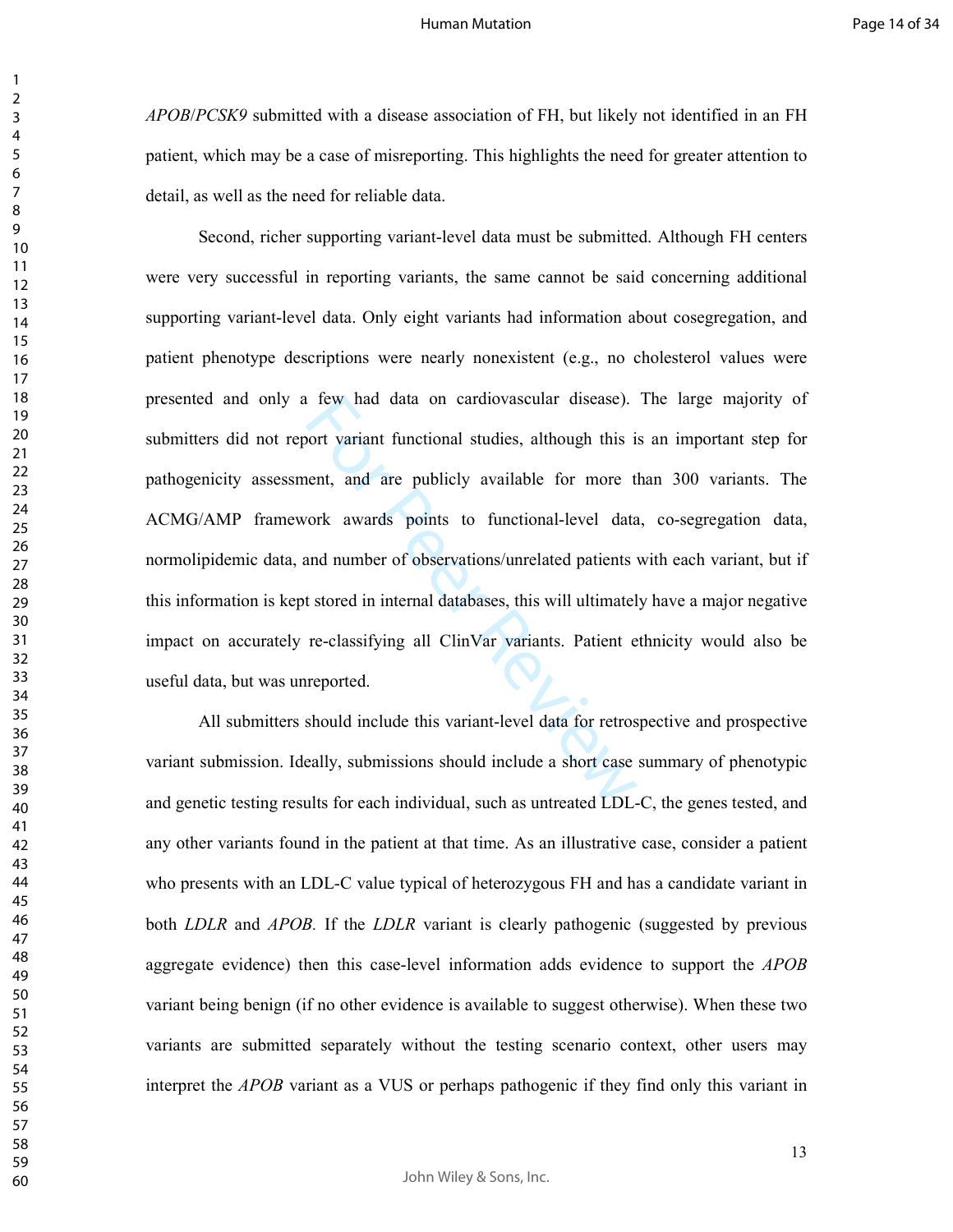#### Human Mutation

their patients and see it has been previously reported on the database. This sort of contextual interpretation is undoubtedly performed internally by diagnostic laboratories but is currently not part of any variant submissions, despite it being readily accessible at the time of submission.

tions remaining; including Italy, Norway, Gerical<br>to encourage outstanding centers to submit 1<br>ieved prior to the reclassification of all varia<br>in order to ensure diverse representation is<br>criteria. Further, FH-associated Third, data submission needs to be an ongoing effort. Although most of the world's largest laboratory repositories for FH variants have now submitted to ClinVar, there are still a few significant populations remaining; including Italy, Norway, Germany, Israel and Japan. Efforts are underway to encourage outstanding centers to submit their variants, and it is imperative this is achieved prior to the reclassification of all variants using FH-specified ACMG/AMP criteria in order to ensure diverse representation is accounted for in the specification of these criteria. Further, FH-associated variants are likely being identified on an exponential scale as NGS panels are becoming increasingly implemented in routine FH diagnosis (Iacocca & Hegele, 2017), a trend surely to continue as sequencing costs continue to plummet and awareness of this disorder broadens. Thus, real-time submission of variant data must be an ongoing focus for all centers, due to the potential implications this data may have on ACMG/AMP-algorithm-derived variant classifications.

#### **5. CONCLUSION**

Efforts of data sharing, and reliable variant interpretation, are extremely important to improve the care of FH patients. Since FH is so prominent in the population, and as educational efforts continue, more health care/family physicians can be expected to order genetic testing. As such, FH-associated variant submissions to ClinVar are likely to continue to increase. This will also increase the use of ClinVar as an essential resource for variant interpretation, with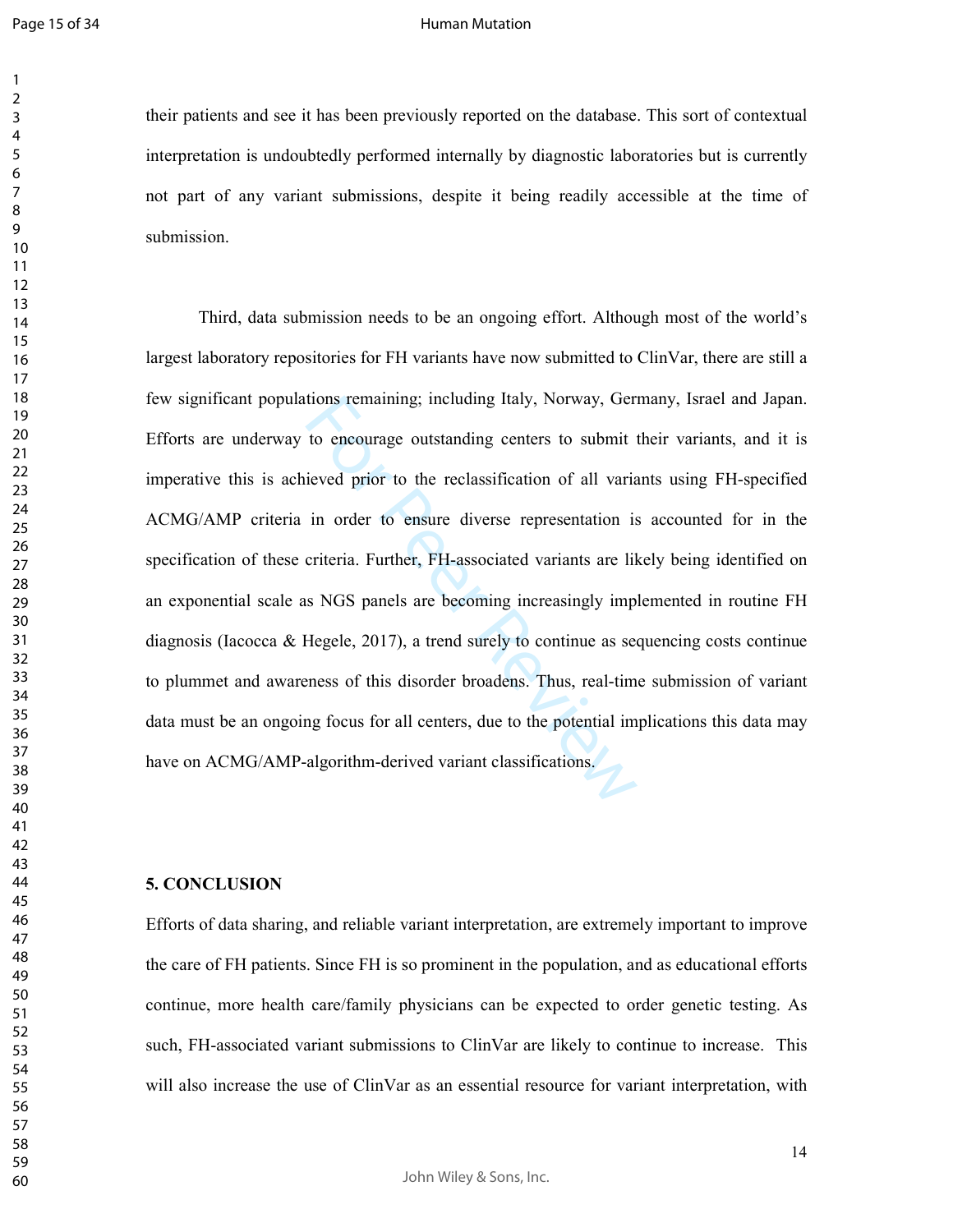the goal to reach the largest number of 3-star variants and its corollary in terms of acceleration of the molecular diagnosis of FH, ultimately affecting patient management and cascade screening. ClinGen will continue to encourage data sharing and communication between clinical and research FH experts in order to improve variant curation and harmonize FH diagnosis across the world.

Illumina; Invitae; JRC acknowledges her PhI<br>nology Foundation (SFRH/BD/108503/2015).T<br>the Czech Republic, grants nr. 16-29084A and<br>wledges funding from the British Heart Founda<br>(BHF PG08/008) and from the NIHR UCLH BI<br>AC h **Acknowledgements**: Illumina; Invitae; JRC acknowledges her PhD fellowship funded by the Science and Technology Foundation (SFRH/BD/108503/2015).TF was supported by the Ministry of Health of the Czech Republic, grants nr. 16-29084A and 15-28277A (all rights reserved). SEH acknowledges funding from the British Heart Foundation for support for the UCL LOVD database (BHF PG08/008) and from the NIHR UCLH BRC.

**Conflict of interests**: AC has received honoraria from Amgen SAS and Alexion Pharma France SAS, and is currently receiving a grant from Alexion Pharma France SAS. RS has received honoraria related to consulting, lectures, and research activities from Amgen, Astra Zeneca, Akcea, Biolab, Esperion, Kowa, Merck, Novo-Nordisk, Pfizer, and Sanofi/Regeneron. RAH has received honoraria for membership on advisory boards and speakers' bureaus for Aegerion, Akcea/Ionis, Amgen, Gemphire, and Regeneron/Sanofi. MB received project grants from Sanofi/Regeneron, PRAXIS, and Alexion Pharmaceuticals.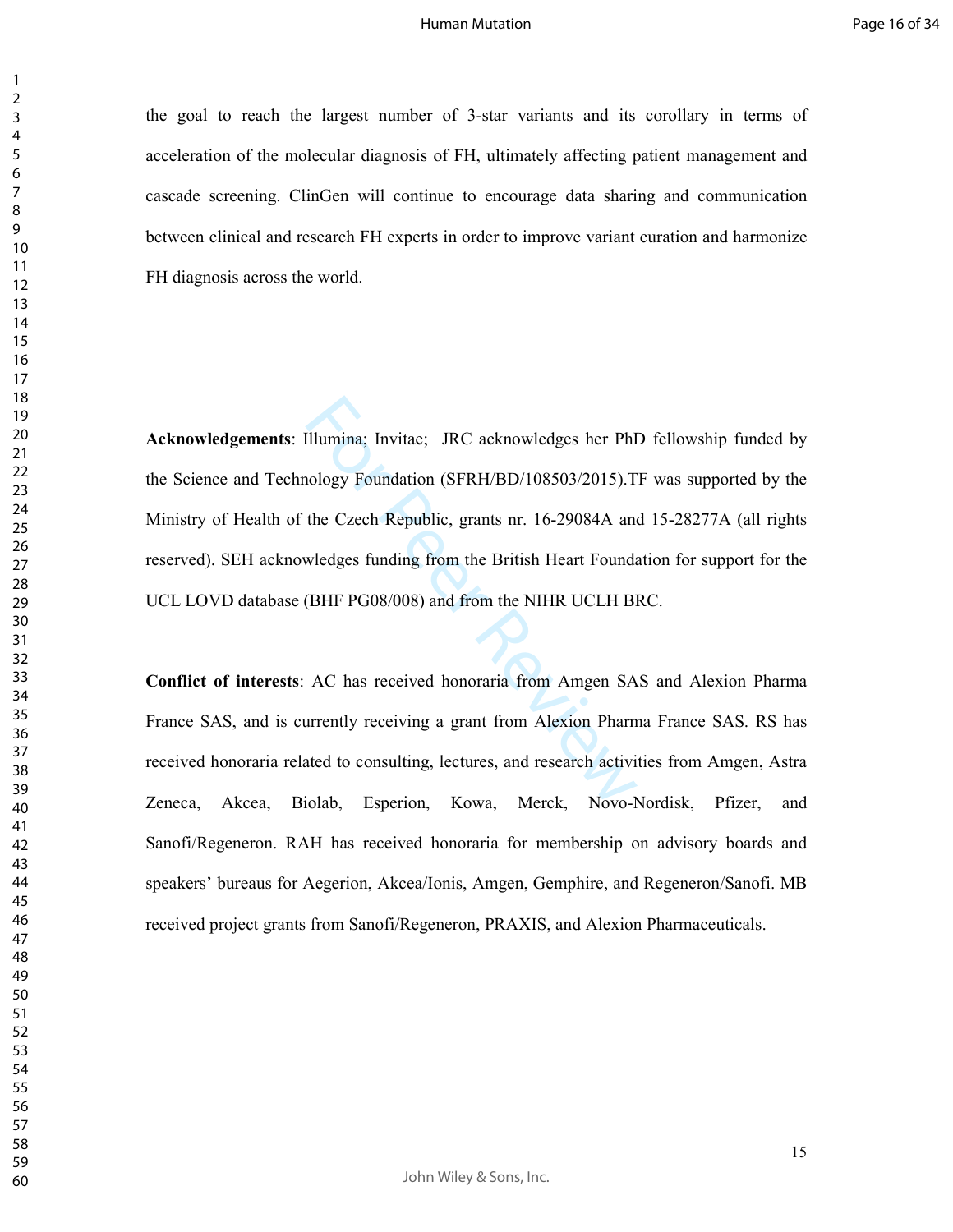#### **6. REFERENCES**

# Akioyamen, L. E., Genest, J., Shan, S. D., Reel, R. L., Albaum, J. M., Chu, A., & Tu, J. V. (2017). Estimating the prevalence of heterozygous familial hypercholesterolaemia: a systematic review and meta-analysis. *BMJ Open*, *7*(9), e016461. https://doi.org/10.1136/bmjopen-2017-016461

- Alves, A. C., Etxebarria, A., Soutar, A. K., Martin, C., & Bourbon, M. (2014). Novel functional APOB mutations outside LDL-binding region causing familial hypercholesterolaemia. *Human Molecular Genetics*, *23*(7), 1817–1828. https://doi.org/10.1093/hmg/ddt573
- mutations outside LDL-binding region causing<br>emia. Human Molecular Genetics, 23(7), 1817-<br>1093/hmg/ddt573<br>schner, M. O., Robertson, P. D., Salama, J. S., I<br>2015). Actionable exomic incidental findings in<br>ant classification Amendola, L. M., Dorschner, M. O., Robertson, P. D., Salama, J. S., Hart, R., Shirts, B. H., … Jarvik, G. P. (2015). Actionable exomic incidental findings in 6503 participants: challenges of variant classification. *Genome Research*, *25*(3), 305–315. https://doi.org/10.1101/gr.183483.114
- Blueprint Genetics. (2016). A guide to understanding variant classification. Retrieved April 11, 2018, from https://submit.ncbi.nlm.nih.gov/ft/byid/nxpnxkpc/variant\_classification\_wp\_vara41-

03.pdf

- Braenne, I., Kleinecke, M., Reiz, B., Graf, E., Strom, T., Wieland, T., … Schunkert, H. (2016). Systematic analysis of variants related to familial hypercholesterolemia in families with premature myocardial infarction. *European Journal of Human Genetics*, (10), 191–197. https://doi.org/10.1038/ejhg.2015.100
- Chora, J. R., Medeiros, A. M., Alves, A. C., & Bourbon, M. (2017). Analysis of publicly available LDLR, APOB, and PCSK9 variants associated with familial hypercholesterolemia: application of ACMG guidelines and implications for familial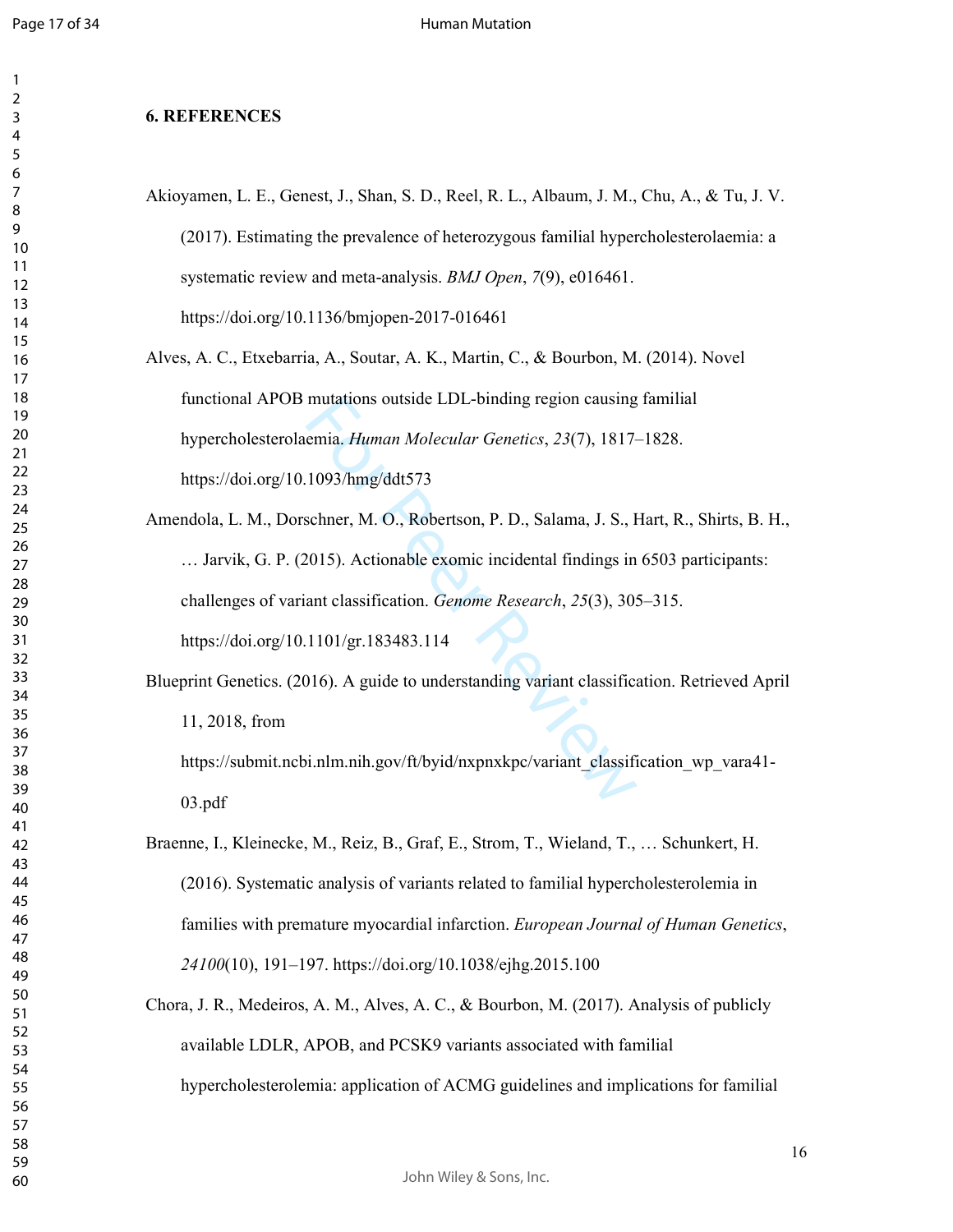hypercholesterolemia diagnosis. *Genetics in Medicine*. https://doi.org/10.1038/gim.2017.151

- Defesche, J. C., Gidding, S. S., Harada-Shiba, M., Hegele, R. A., Santos, R. D., & Wierzbicki, A. S. (2017). Familial hypercholesterolaemia. *Nature Reviews Disease Primers*, *3*, 17093. https://doi.org/10.1038/nrdp.2017.93
- Division of Genomic Diagnostics, & The Children's Hospital of Philadelphia. (2015). DGD Variant Analysis Guidelines. Retrieved April 11, 2018, from https://submit.ncbi.nlm.nih.gov/ft/byid/q5qzurm4/dgd\_variant\_analysis\_guidelines.docx
- Duzkale, H., Shen, J., Mclaughlin, H., Alfares, A., Kelly, M., Pugh, T., … Lebo, M. (2013). A systematic approach to assessing the clinical significance of genetic variants. *Clin Genet*, *84*(5), 453–463. https://doi.org/10.1111/cge.12257
- Goldstein, J. L., & Brown, M. S. (2009). The LDL receptor. *Arteriosclerosis, Thrombosis, and Vascular Biology*, *29*(4), 431–8. https://doi.org/10.1161/ATVBAHA.108.179564

I.nlm.nih.gov/ft/byid/q5qzurm4/dgd\_variant\_ai<br>Mclaughlin, H., Alfares, A., Kelly, M., Pugh, T<br>coach to assessing the clinical significance of ge<br>–463. https://doi.org/10.1111/cge.12257<br>wn, M. S. (2009). The LDL receptor. Harrison, S. M., Riggs, E. R., Maglott, D. R., Lee, J. M., Azzariti, D. R., Niehaus, A., … Rehm, H. L. (2016). Using ClinVar as a Resource to Support Variant Interpretation. *Current Protocols in Human Genetics*, *89*, 8.16.1-8.16.23. https://doi.org/10.1002/0471142905.hg0816s89

Hobbs, H. H., Leitersdorf, E., Goldstein, J. L., Brown, M. S., & Russell, D. W. (1988). Multiple crm- mutations in familial hypercholesterolemia. Evidence for 13 alleles, including four deletions. *The Journal of Clinical Investigation*, *81*(3), 909–17. https://doi.org/10.1172/JCI113402

Iacocca, M. A., & Hegele, R. A. (2017). Recent advances in genetic testing for familial hypercholesterolemia. *Expert Review of Molecular Diagnostics*, *17*(7), 641–651. https://doi.org/10.1080/14737159.2017.1332997

Iacocca, M. A., Wang, J., Dron, J. S., Robinson, J. F., McIntyre, A. D., Cao, H., & Hegele, R.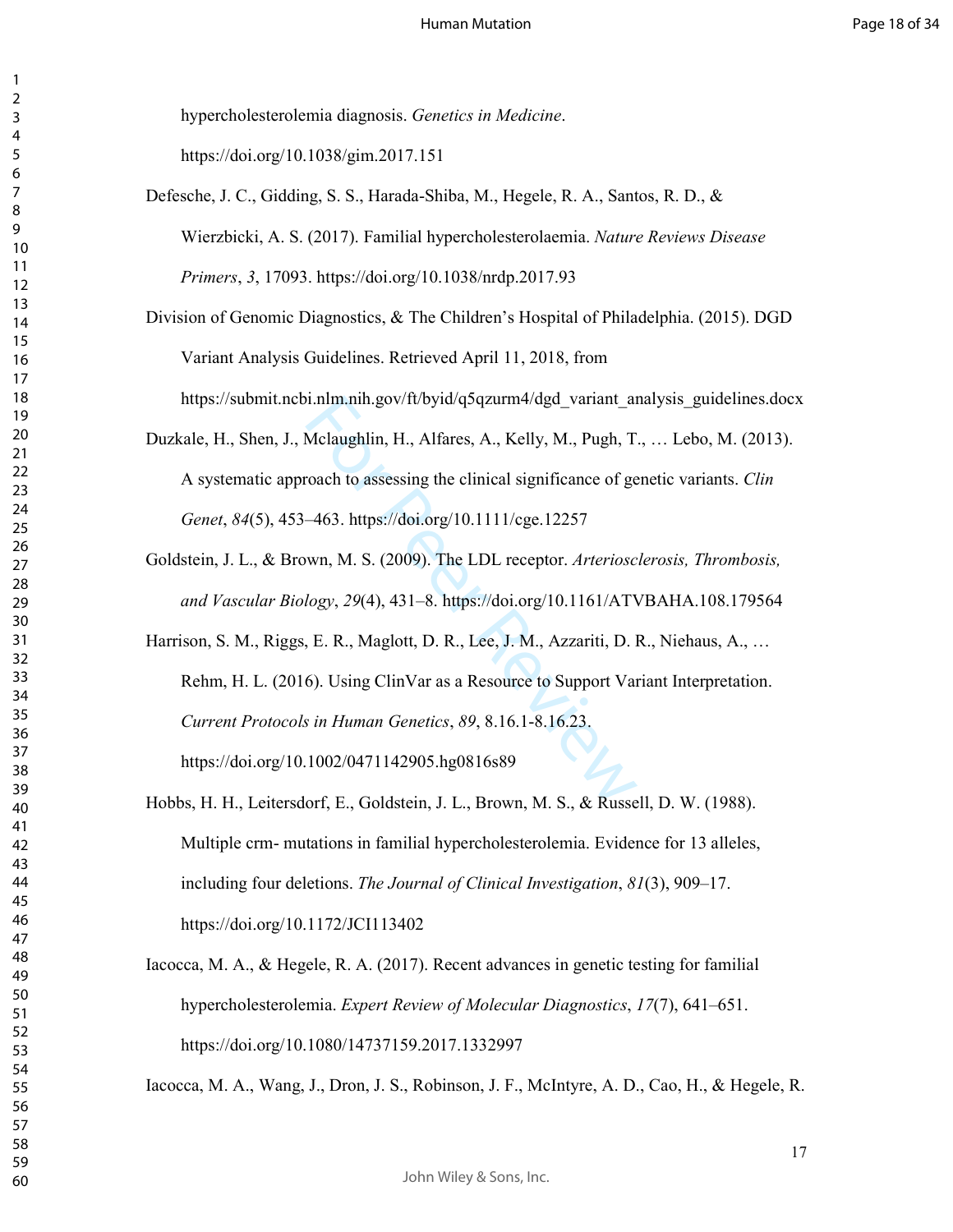$\mathbf{1}$  $\overline{2}$  $\mathsf{3}$  $\overline{7}$  $\, 8$ 

#### Human Mutation

| A. (2017). Use of next-generation sequencing to detect LDLR gene copy number                 |  |
|----------------------------------------------------------------------------------------------|--|
| variation in familial hypercholesterolemia. Journal of Lipid Research, 58(11), 2202-         |  |
| 2209. https://doi.org/10.1194/jlr.D079301                                                    |  |
| Khera, A. V., Won, H.-H., Peloso, G. M., Lawson, K. S., Bartz, T. M., Deng, X.,              |  |
| Kathiresan, S. (2016). Diagnostic Yield and Clinical Utility of Sequencing Familial          |  |
| Hypercholesterolemia Genes in Patients With Severe Hypercholesterolemia. Journal of          |  |
| the American College of Cardiology, 67(22), 2578-2589.                                       |  |
| https://doi.org/10.1016/j.jacc.2016.03.520                                                   |  |
| Kullo Laboratory. (2015). Kullo Lab Assertion Criteria. Retrieved April 11, 2018, from       |  |
| https://submit.ncbi.nlm.nih.gov/ft/byid/RJ4WMVct/Kullo Lab Assertion Criteria 0107           |  |
| 2016.pdf                                                                                     |  |
| Laboratory Corporation of America. (2015). LabCorp: Variant Classification Specifications.   |  |
| Retrieved April 11, 2018, from                                                               |  |
| https://submit.ncbi.nlm.nih.gov/ft/byid/pttb9itm/labcorp variant classification method       |  |
| - may $2015$ .pdf                                                                            |  |
| Leigh, S., Futema, M., Whittall, R., Taylor-Beadling, A., Williams, M., den Dunnen, J. T., & |  |
| Humphries, S. E. (2017). The UCL low-density lipoprotein receptor gene variant               |  |
| database: pathogenicity update. Journal of Medical Genetics, 54(4), 217-223.                 |  |
| https://doi.org/10.1136/jmedgenet-2016-104054                                                |  |
| Ilumina Clinical Services Laboratory. (2016). ICSL Variant Classification. Retrieved April   |  |
| 11, 2018, from                                                                               |  |
| https://submit.ncbi.nlm.nih.gov/ft/byid/4jQgNGYk/ICSL Variant Classification 20161           |  |
| 018.pdf                                                                                      |  |
| Nykamp, K., Anderson, M., Powers, M., Garcia, J., Herrera, B., Ho, Y.-Y.,  Topper, S.        |  |
| (2017). Sherloc: a comprehensive refinement of the ACMG-AMP variant classification           |  |
|                                                                                              |  |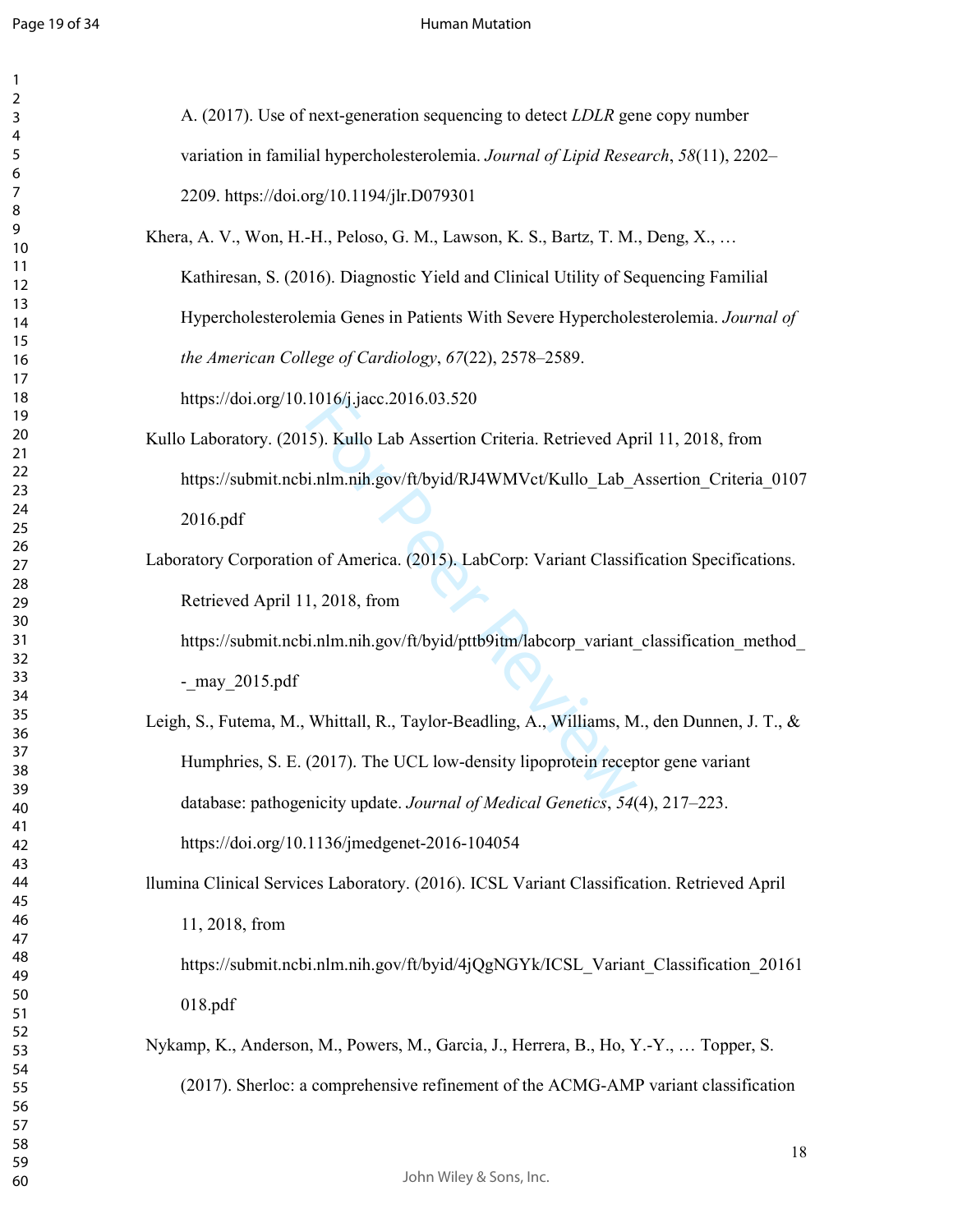criteria. *Genetics in Medicine : Official Journal of the American College of Medical Genetics*, *19*(10), 1105–1117. https://doi.org/10.1038/gim.2017.37

- Richards, S., Aziz, N., Bale, S., Bick, D., Das, S., Gastier-Foster, J., … ACMG Laboratory Quality Assurance Committee. (2015). Standards and guidelines for the interpretation of sequence variants: a joint consensus recommendation of the American College of Medical Genetics and Genomics and the Association for Molecular Pathology. *Genetics in Medicine*, *17*(5), 405–423. https://doi.org/10.1038/gim.2015.30
- Wallis, Y., Payne, S., Mcanulty, C., Bodmer, D., Sister-mans, E., Robertson, K., … Devereau, A. (2013). Practice Guidelines for the Evaluation of Pathogenicity and the Reporting of Sequence Variants in Clinical Molecular Genetics., (September), 16.
- Wang, J., Ban, M. R., & Hegele, R. a. (2005). Multiplex ligation-dependent probe amplification of LDLR enhances molecular diagnosis of familial hypercholesterolemia. *Journal of Lipid Research*, *46*(2), 366–372. https://doi.org/10.1194/jlr.D400030-JLR200
- Meanulty, C., Bodmer, D., Sister-mans, E., Rob<br>13). Practice Guidelines for the Evaluation of Pa<br>nence Variants in Clinical Molecular Genetics.,<br>& Hegele, R. a. (2005). Multiplex ligation-depe<br>DLR enhances molecular diagno Wang, J., Dron, J. S., Ban, M. R., Robinson, J. F., McIntyre, A. D., Alazzam, M., … Hegele, R. A. (2016). Polygenic Versus Monogenic Causes of Hypercholesterolemia Ascertained Clinically. *Arteriosclerosis, Thrombosis, and Vascular Biology*, *36*(12), 2439–2445. https://doi.org/10.1161/ATVBAHA.116.308027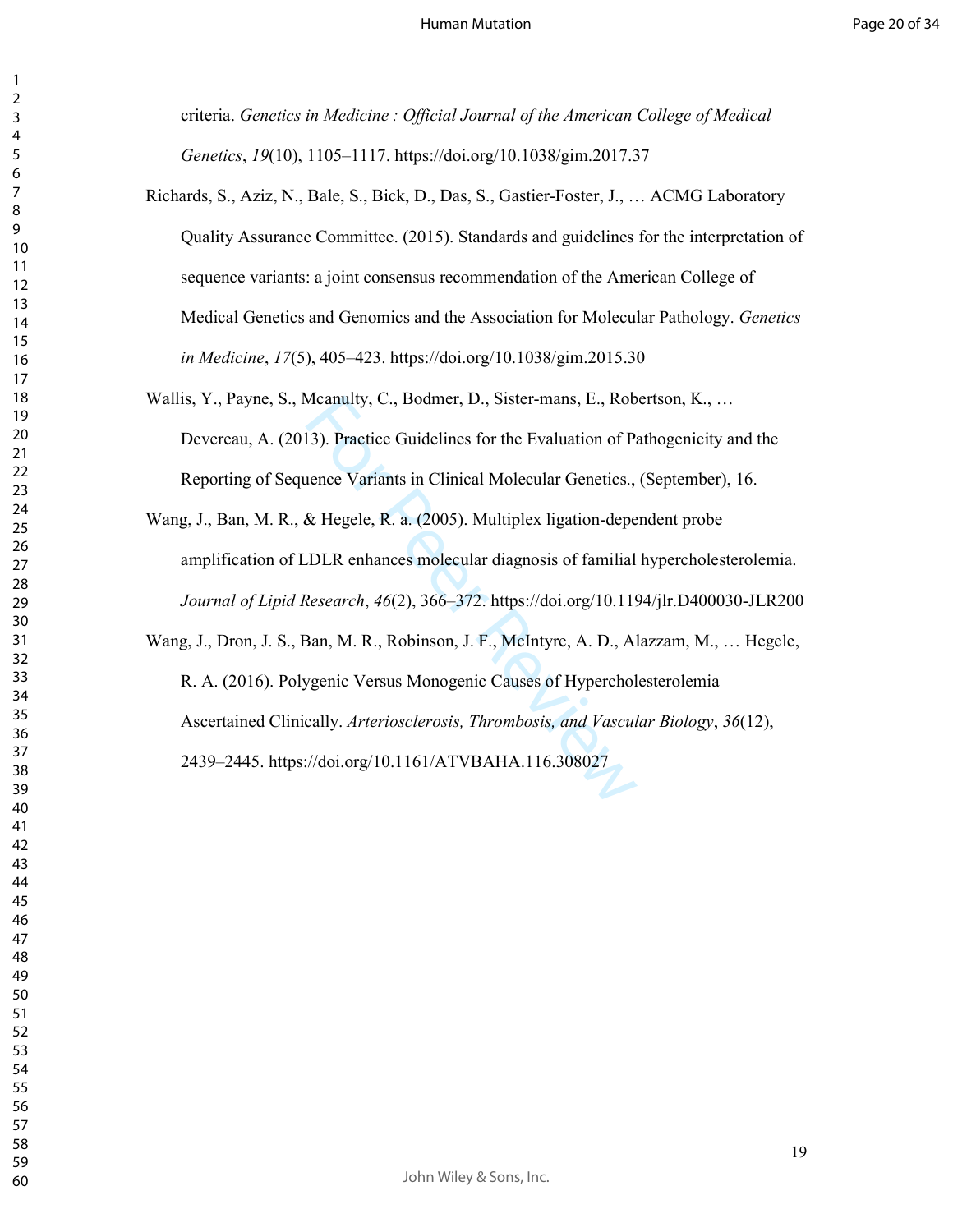# **7. TABLES**

Table 1. Number of variants submitted to ClinVar by gene.

|                                         | <i>LDLR</i> | <b>APOB</b> | PCSK9 | Total |
|-----------------------------------------|-------------|-------------|-------|-------|
| All variants submitted to ClinVar       | 5174        | 1003        | 474   | 6651  |
| Variants detected in FH patients        | 4973        | 580         | 355   | 5908  |
| Unique variants detected in FH patients | 2314        | 353         | 216   | 2883  |

| Table 2. Centers that submitted variants to ClinVar associated with FH.                                        |               |             |      |       |       |
|----------------------------------------------------------------------------------------------------------------|---------------|-------------|------|-------|-------|
| <b>Submitting Centers</b>                                                                                      | Country       | <b>LDLR</b> | APOB | PCSK9 | Total |
| LDLR-Leiden Open Source Variation<br>Database, British Heart Foundation                                        | UK            | 1670        |      |       | 1670  |
| Laboratory of Molecular Diagnostics,<br>Vascular Medicine, Academic Medical<br>Centre, University of Amsterdam | Netherlands   | 686         | 25   | 46    | 757   |
| Centre of Molecular Genetics, Obesity and<br>Dyslipidemias Unit, Pitié-Salpêtrière<br>University Hospital      | France        | 414         | 1    | 19    | 434   |
| Cardiovascular Research Group, National<br>Institute of Health Dr. Ricardo Jorge                               | Portugal      | 276         | 53   | 70    | 399   |
| <b>Blackburn Cardiovascular Genetics</b><br>Laboratory, Robarts Research Institute                             | Canada        | 202         | 137  | 30    | 369   |
| Clinical Services Laboratory, Illumina                                                                         | <b>USA</b>    | 97          | 180  | 85    | 362   |
| Molecular Medicine of Metabolic Diseases<br>Unit (U4M), University of Lille, Regional<br>Hospital Center       | France        | 344         |      |       | 344   |
| Spanish Familial Hypercholesterolemia<br>Foundation                                                            | Spain         | 320         | 10   | 1     | 331   |
| Laboratory of Genetics and Molecular                                                                           | <b>Brazil</b> | 201         | 63   | 16    | 280   |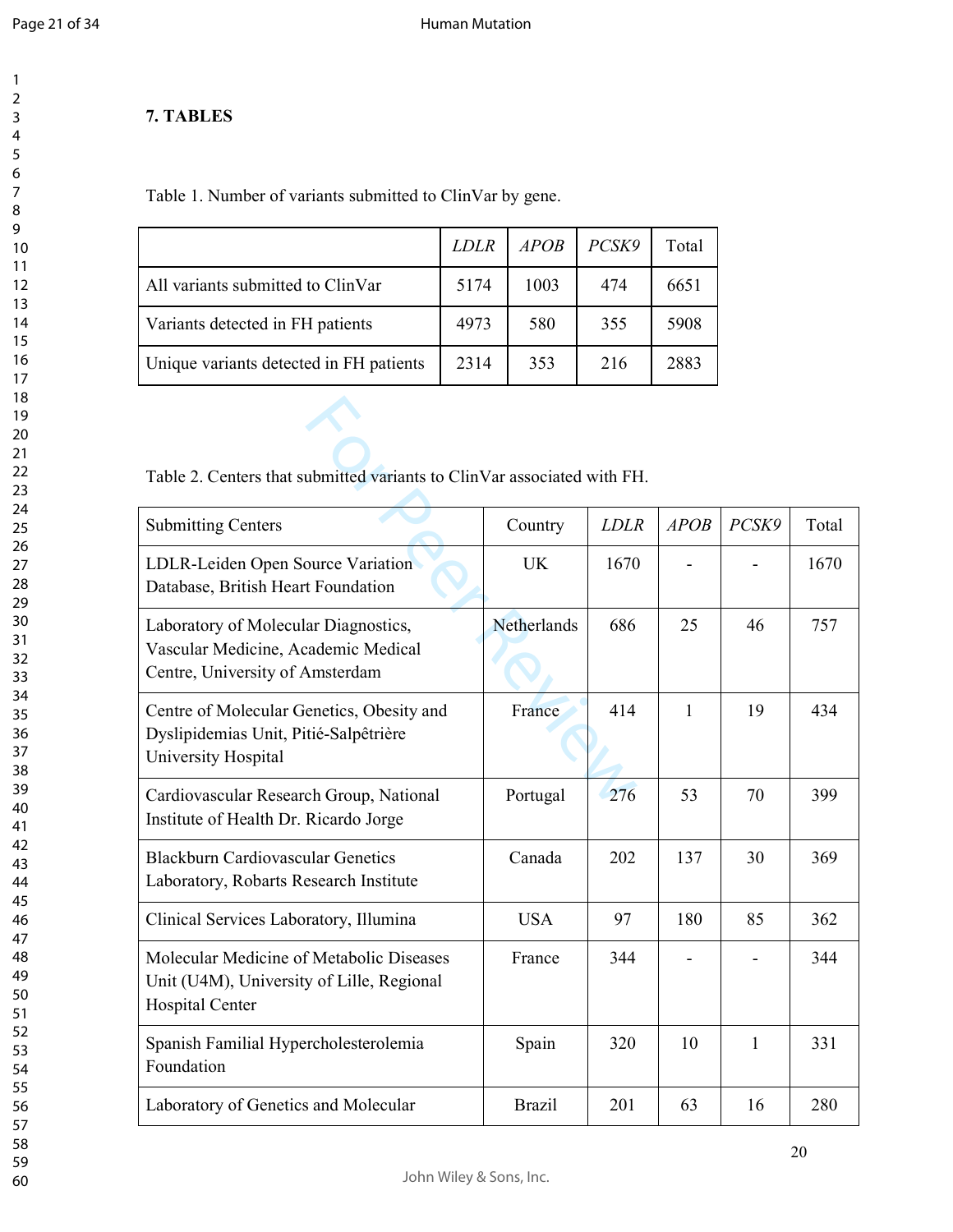| Cardiology, University of São Paulo                                                     |                                                             |     |    |    |     |
|-----------------------------------------------------------------------------------------|-------------------------------------------------------------|-----|----|----|-----|
| Molecular Genetics Laboratory, Centre for<br>Cardiovascular Surgery and Transplantation | Czech<br>Republic                                           | 197 |    |    | 197 |
| Invitae                                                                                 | <b>USA</b>                                                  | 156 |    | 40 | 196 |
| Cardiovascular Genetics Laboratory,<br>PathWest Laboratory Medicine WA                  | Australia                                                   | 152 |    |    | 152 |
| <b>Color Genomics</b>                                                                   | <b>USA</b>                                                  | 23  | 65 | 25 | 113 |
| Other                                                                                   | <b>USA</b><br>Germany,<br>Finland,<br>India, South<br>Korea | 235 | 46 | 23 | 304 |

Centers which have submitted >100 FH-associated variants are listed; remaining centers are grouped in "Other".

Table 3. Unique variants submitted to ClinVar with association with FH by gene and type of

|                                                                       |             |                |              | Finland,<br>India, South<br>Korea |  |  |
|-----------------------------------------------------------------------|-------------|----------------|--------------|-----------------------------------|--|--|
| Centers which have submitted >100 FH-associated variants are listed;  |             |                |              |                                   |  |  |
| grouped in "Other".                                                   |             |                |              |                                   |  |  |
|                                                                       |             |                |              |                                   |  |  |
| Table 3. Unique variants submitted to ClinVar with association with F |             |                |              |                                   |  |  |
| variant.                                                              |             |                |              |                                   |  |  |
| Variant Type                                                          | <b>LDLR</b> | APOB           | PCSK9        |                                   |  |  |
| 3'UTR                                                                 | 77          | 9              | 40           |                                   |  |  |
| 5'UTR                                                                 | 54          | $\overline{4}$ | 18           |                                   |  |  |
| Frameshift                                                            | 446         | 12             | 1            |                                   |  |  |
| In-frame indels                                                       | 88          | 5              | 6            |                                   |  |  |
| Intronic                                                              | 77          | 3              | 26           |                                   |  |  |
| Splicing                                                              | 169         | 24             | 13           |                                   |  |  |
| CNV (deletion)                                                        | 98          |                | $\mathbf{1}$ |                                   |  |  |
| CNV (duplication)                                                     | 42          |                |              |                                   |  |  |
| Missense                                                              | 1012        | 218            | 82           |                                   |  |  |
| Nonsense                                                              | 160         | $\overline{4}$ | $\mathbf{1}$ |                                   |  |  |
|                                                                       |             |                |              |                                   |  |  |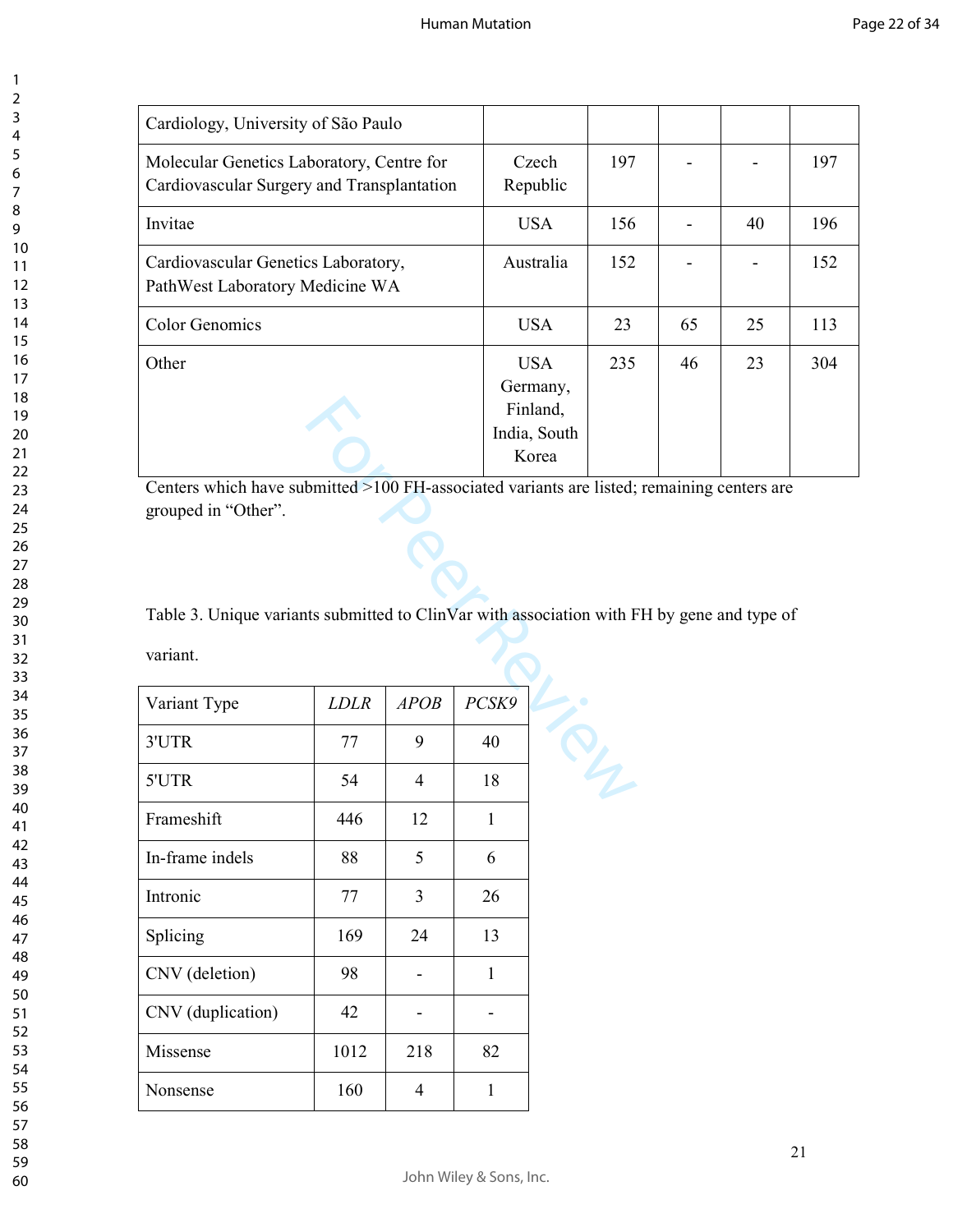$\mathbf{1}$  $\overline{2}$  $\overline{4}$  $\overline{7}$ 

#### Human Mutation

| Synonymous | 82   | 74  | 28  |
|------------|------|-----|-----|
| Others     |      | -   | -   |
| Total      | 2314 | 353 | 216 |

UTR, untranslated region; indel, insertion or deletion variant; in-frame indels = smaller than 1 exon; intronic = variants after  $+/-15$  nucleotides (nts) in the intron; splicing = variants known to affect splicing  $+$  variants within  $+/-15$  nts in the intron; CNV, copy number variation; CNVs = 1 whole exon or more; others, variants whose type could not be ascertained with the information provided

Table 4. Clinical significance of all variant submissions associated with FH, regardless of

| Table 4. Clinical significance of all variant submissions associated with FH |              |             |               |  |  |
|------------------------------------------------------------------------------|--------------|-------------|---------------|--|--|
| criteria used for classification (all variants, all criteria)                |              |             |               |  |  |
| Clinical significance                                                        | LDLR         | APOB        | PCSK9         |  |  |
| Benign                                                                       | $205(4.1\%)$ | 57 (9.8%)   | 88 (24.8%)    |  |  |
| Likely benign                                                                | $312(6.3\%)$ | 97(16.7%)   | 54 (15.2%)    |  |  |
| Uncertain significance                                                       | 526 (10.6%)  | 254 (43.8%) | 132 (37.2%)   |  |  |
| Likely pathogenic                                                            | 1525 (30.7%) | $10(1.7\%)$ | $15(4.2\%)$   |  |  |
| Pathogenic                                                                   | 2351 (42.3%) | 42 (7.2%)   | 42 $(11.8\%)$ |  |  |
| Not provided                                                                 | 54 (1.1%)    | 120(20.7%)  | 24(6.85)      |  |  |
| Total                                                                        | 4973         | 580         | 355           |  |  |

- 
-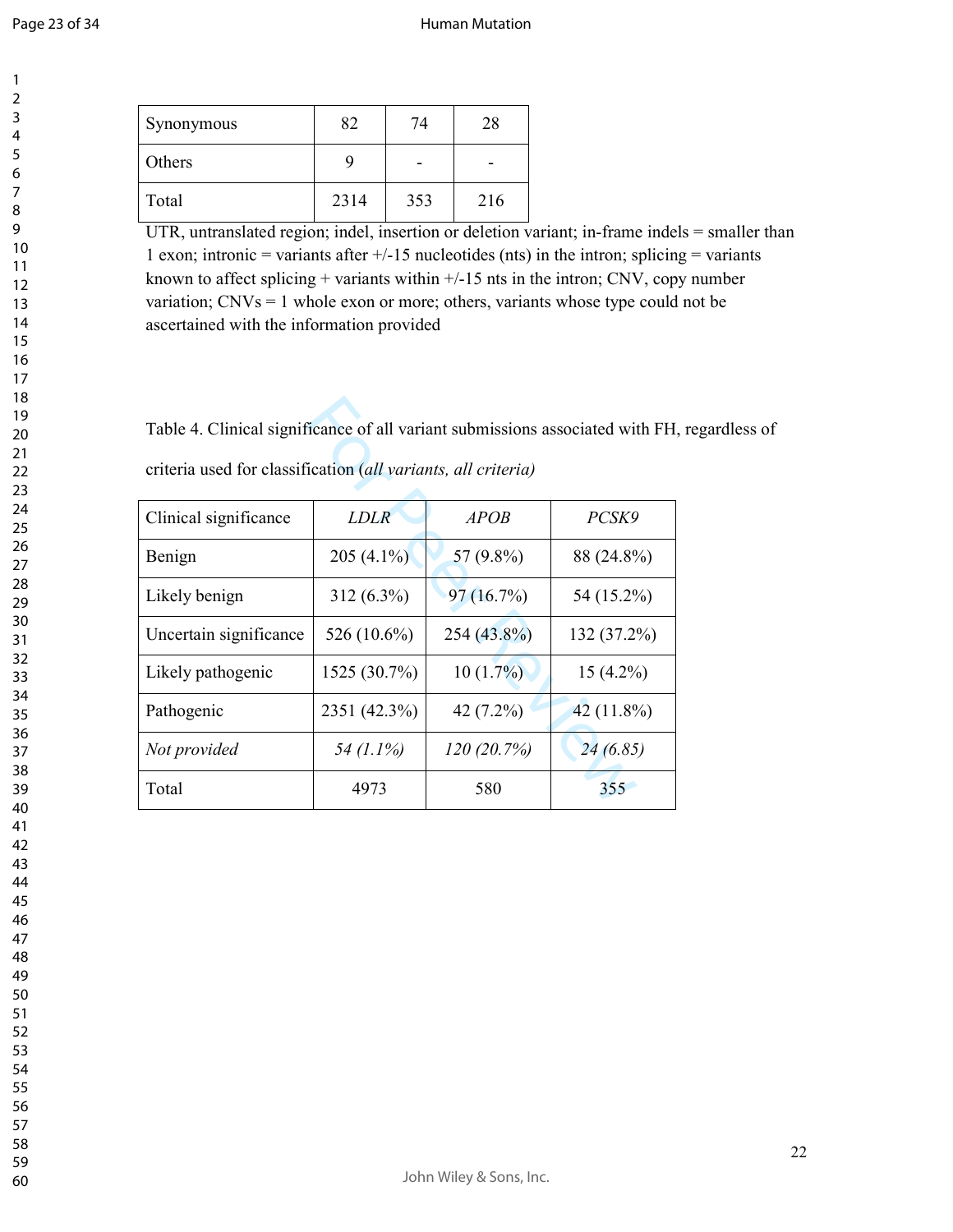Table 5. Clinical significance of unique variants associated with FH, regardless of criteria used for classification. Multiple submissions are considered for classification concordance.

*(Unique variants, 1 or more submitters, all criteria)* 

| Clinical significance        | LDLR           | <i>APOB</i>   | PCSK9      |
|------------------------------|----------------|---------------|------------|
| Benign/Likely benign         | 200 (8.7%)     | 44 $(15.1\%)$ | 55 (26.8%) |
| Uncertain significance       | 182 (7.9%)     | 171 (58.6%)   | 95 (46.3%) |
| Pathogenic/Likely pathogenic | $1614(70.2\%)$ | $30(10.3\%)$  | 26(12.7%)  |
| Conflicting classification   | 303 (13.2%)    | 47 $(16.0\%)$ | 29 (14.2%) |
| Not provided                 | 15             | 61            | 11         |
| Total                        | 2314           | 353           | 216        |

Table 6. Criteria used for unique variant classification

| Conflicting classification                                                     | 303 (13.2%) |      | $47(16.0\%)$ |       |  |  |  |
|--------------------------------------------------------------------------------|-------------|------|--------------|-------|--|--|--|
| Not provided                                                                   | 15          |      | 61           | 11    |  |  |  |
| Total                                                                          | 2314        |      | 353          |       |  |  |  |
| Conflicting classification = Benign/Likely benign + Uncertain significance; or |             |      |              |       |  |  |  |
| Pathogenic/Likely pathogenic + Uncertain significance; or Benign/Likely benig  |             |      |              |       |  |  |  |
| Pathogenic/Likely pathogenic                                                   |             |      |              |       |  |  |  |
|                                                                                |             |      |              |       |  |  |  |
| Table 6. Criteria used for unique variant classification                       |             |      |              |       |  |  |  |
| Criteria used for classification                                               | <b>LDLR</b> | APOB | PCSK9        | Total |  |  |  |
| <b>ACMG/AMP Guidelines</b>                                                     | 1144        | 127  | 99           | 1370  |  |  |  |
| <b>ACMG/AMP Framework</b>                                                      | 295         | 194  | 120          | 609   |  |  |  |
| <b>ACGS</b> Guidelines                                                         | 1669        |      |              | 1669  |  |  |  |
| Independent methods                                                            | 186         | 26   | 9            | 221   |  |  |  |
| No criteria                                                                    | 793         | 25   | 47           | 865   |  |  |  |

ACMG/AMP Guidelines, American College of Medical Genetics/Association for Molecular Pathology guidelines (Richards et al., 2015); ACMG/AMP Framework, criteria following the ACMG/AMP framework; ACGS, Association for Clinical Genetic Science Guidelines; Independent methods, criteria provided not based on ACMG/AMP or ACGS frameworks; No criteria, classification given but the criteria used was not provided.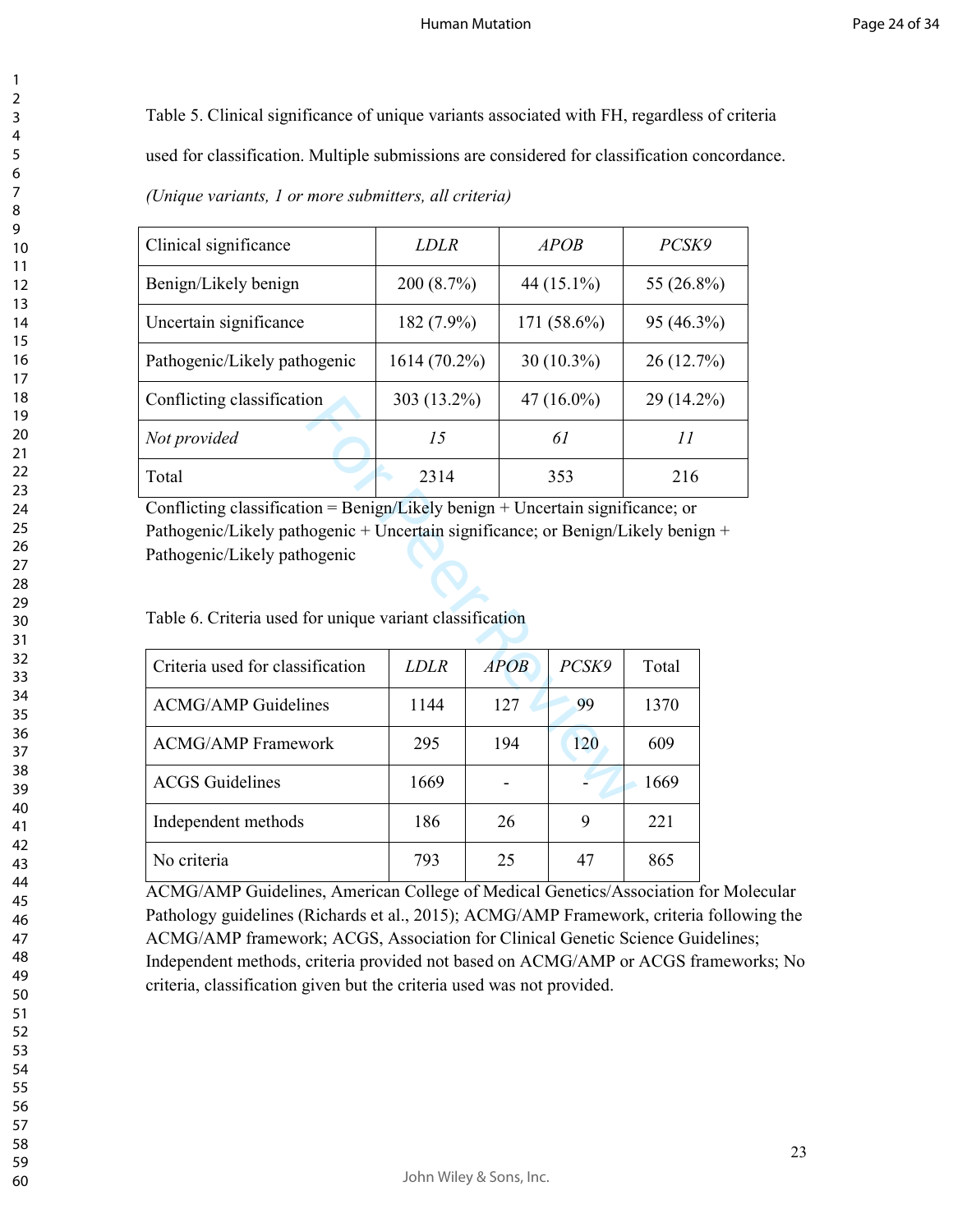| 1                                     |  |
|---------------------------------------|--|
| 2                                     |  |
| 3                                     |  |
| 4<br>5                                |  |
| 6                                     |  |
|                                       |  |
| 8<br>9                                |  |
| $\overline{10}$                       |  |
| $\mathbf{1}$<br>1                     |  |
|                                       |  |
| 12<br>13<br>14<br>15<br>16<br>17<br>4 |  |
|                                       |  |
|                                       |  |
| 18                                    |  |
| 19                                    |  |
| 20<br>$\overline{21}$                 |  |
| $\overline{22}$                       |  |
| $\frac{1}{2}$                         |  |
| .<br>24<br>25                         |  |
| 26<br>27                              |  |
|                                       |  |
| 28<br>29                              |  |
| 30                                    |  |
| 31                                    |  |
| 32<br>33                              |  |
| 34                                    |  |
| 35                                    |  |
| 36<br>$\overline{3}$                  |  |
| 38                                    |  |
| 39                                    |  |
| 40<br>41                              |  |
| 42                                    |  |
| 43                                    |  |
| 44<br>45                              |  |
| 46                                    |  |
| 47                                    |  |

Table 7. Number of unique variants with each variant-level data type available at ClinVar.

| Variant-level data submitted as evidence*       | <i>LDLR</i> | APOB | PCSK9 |
|-------------------------------------------------|-------------|------|-------|
| Variant alleles/number of families with variant | 1885        | 26   |       |
| Clinical features/Family history                | 490         |      |       |
| Incidental finding                              | 344         |      |       |
| Functional study                                | 293         | 19   | 22.   |
| Number of families with observed segregation    |             |      |       |

For Perican

\*Labels are pulled directly from ClinVar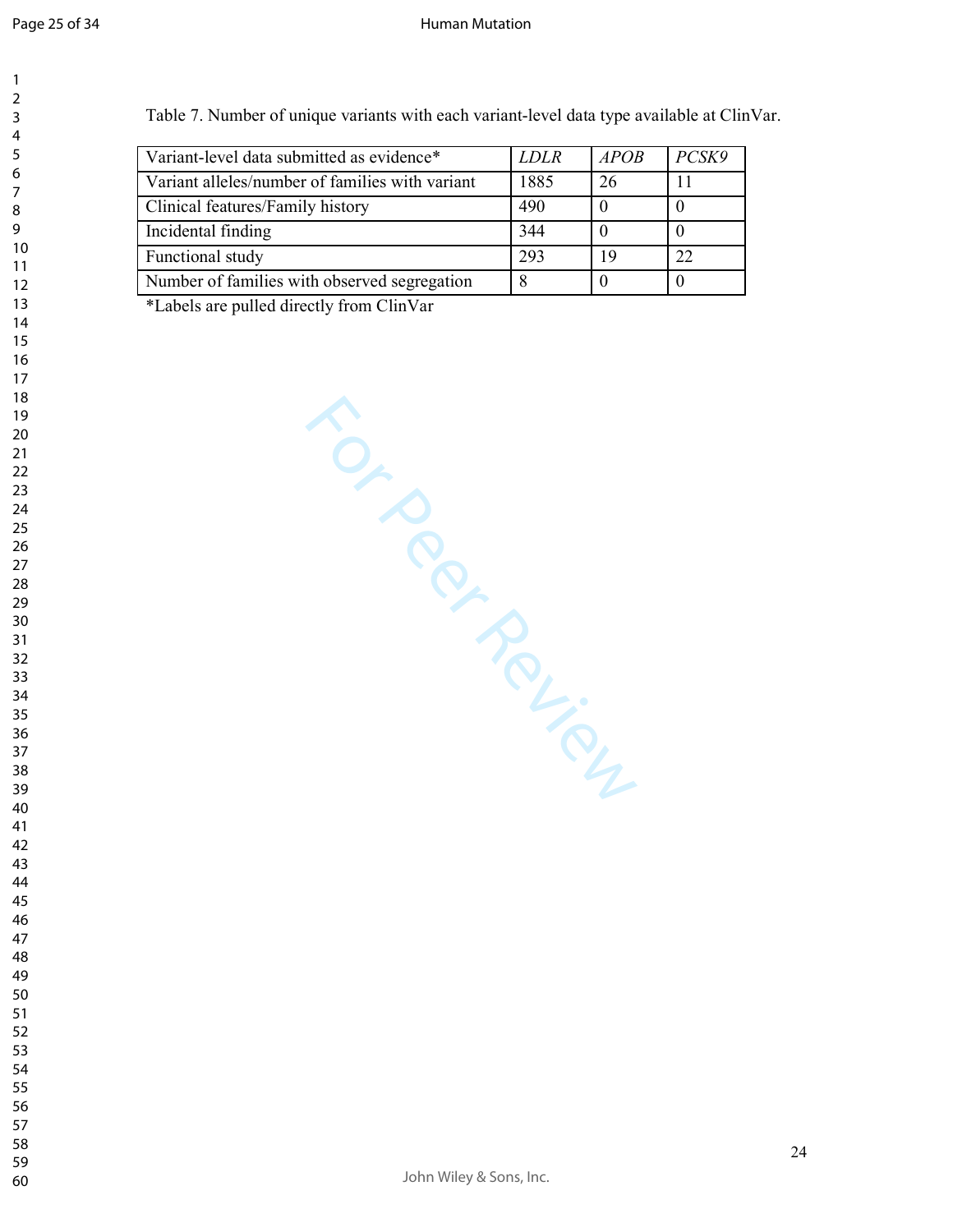#### **8. FIGURE LEGENDS**

Figure 1. Relative proportions of unique variants submitted to ClinVar with association with FH by gene and type of variant.

ranger Review Figure 2. Number of unique variants classified (*n*=2796) using different sets of criteria. For 87 unique variants, no classification was submitted. ACMG/AMP Guidel, American College of Medical Genetics/Association for Molecular Pathology guidelines (Richards et al., 2015); ACMG/AMP Framew, criteria following the ACMG/AMP framework; ACGS, Association for Clinical Genetic Science Guidelines; Independent, criteria provided not based on ACMG/AMP or ACGS frameworks; No criteria, classification given but the criteria used was not provided.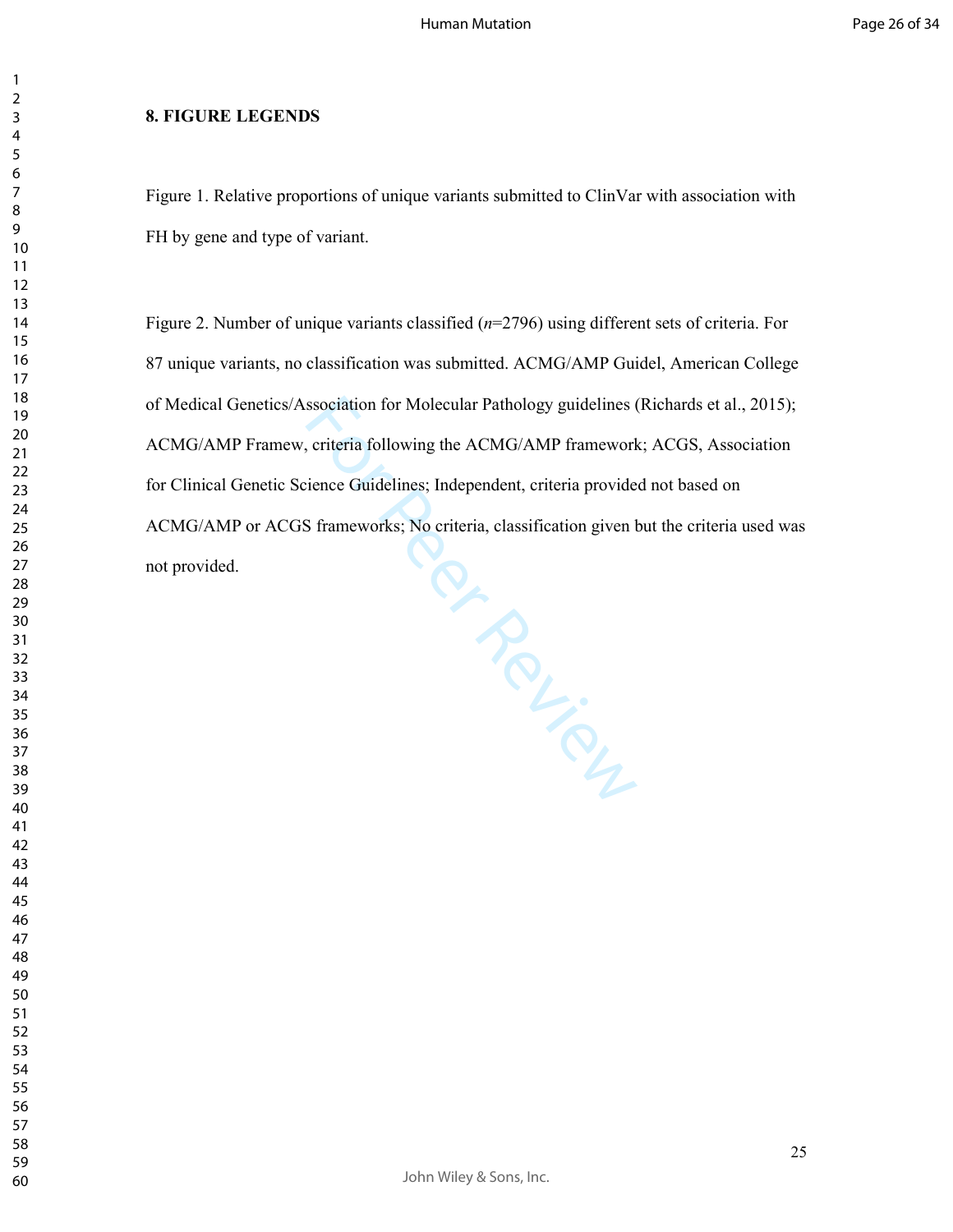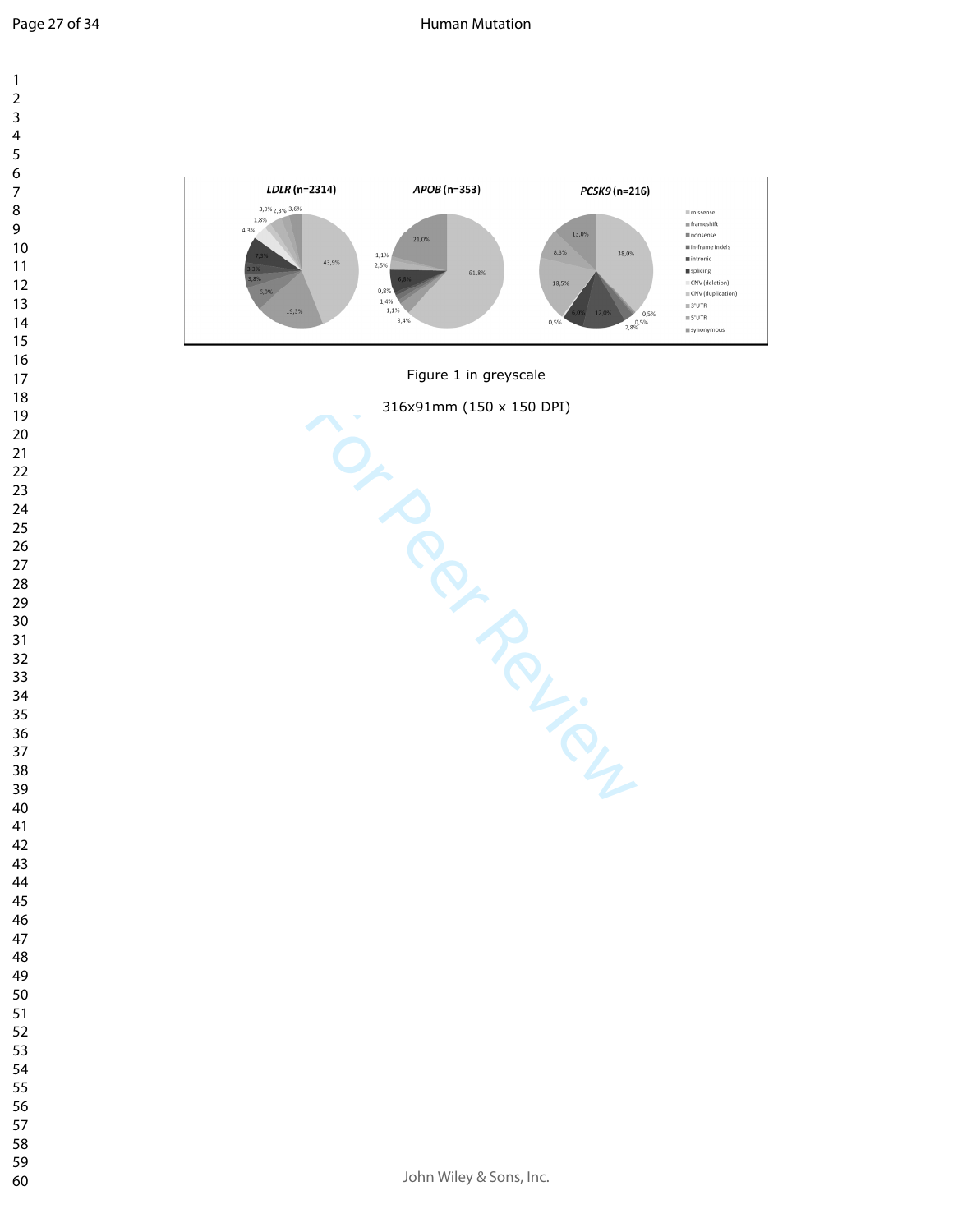



Figure 1 in color\_for online only

316x91mm (150 x 150 DPI) 316x91mm (150 x 150 DPI)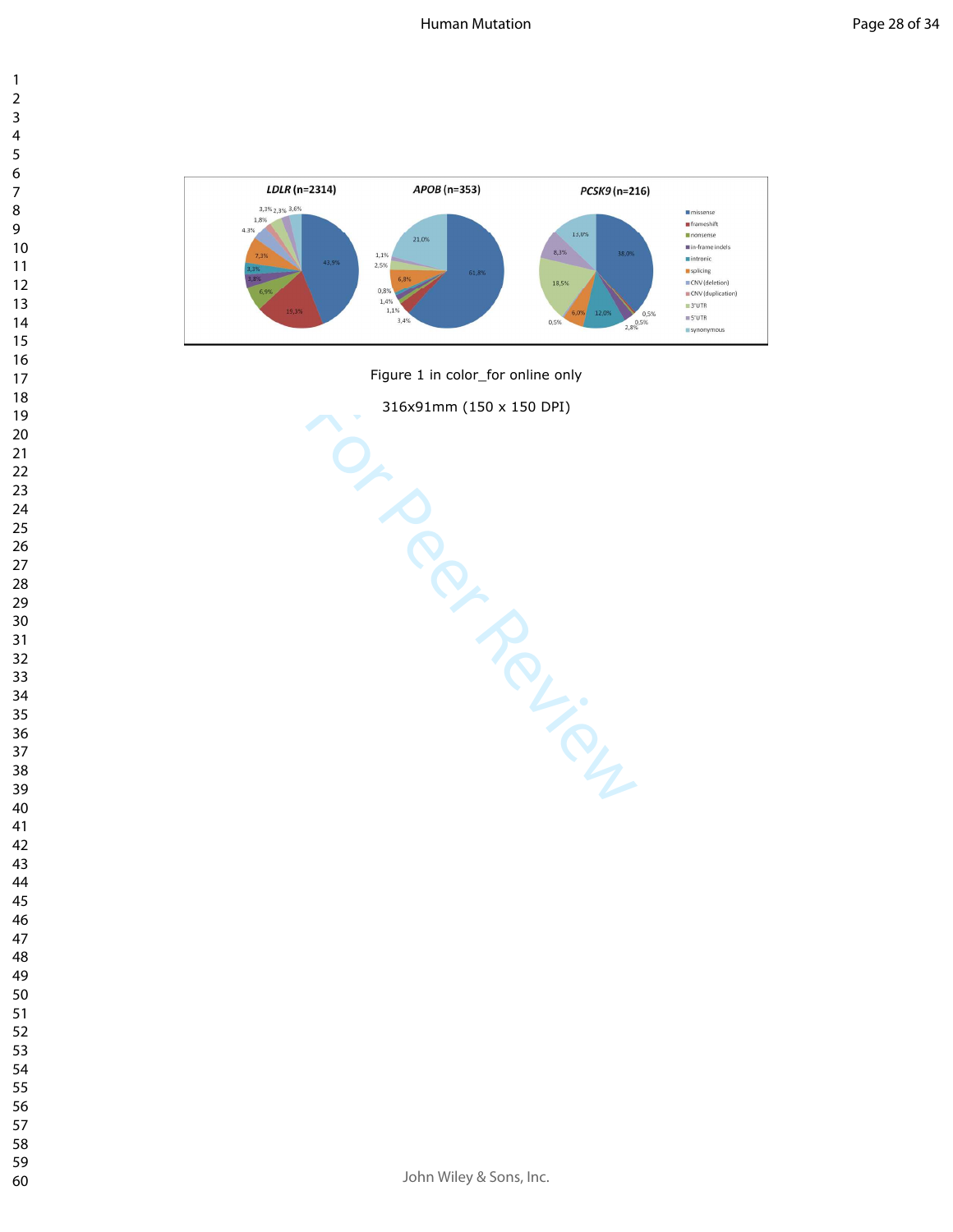Page 29 of 34

 $\mathbf{1}$  $\overline{2}$  $\overline{\mathbf{3}}$  $\overline{\mathbf{4}}$  $\overline{5}$  $\boldsymbol{6}$  $\overline{7}$ 

 $\bf 8$  $\mathsf g$ 



Figure 2 in greyscale

318x306mm (96 x 96 DPI)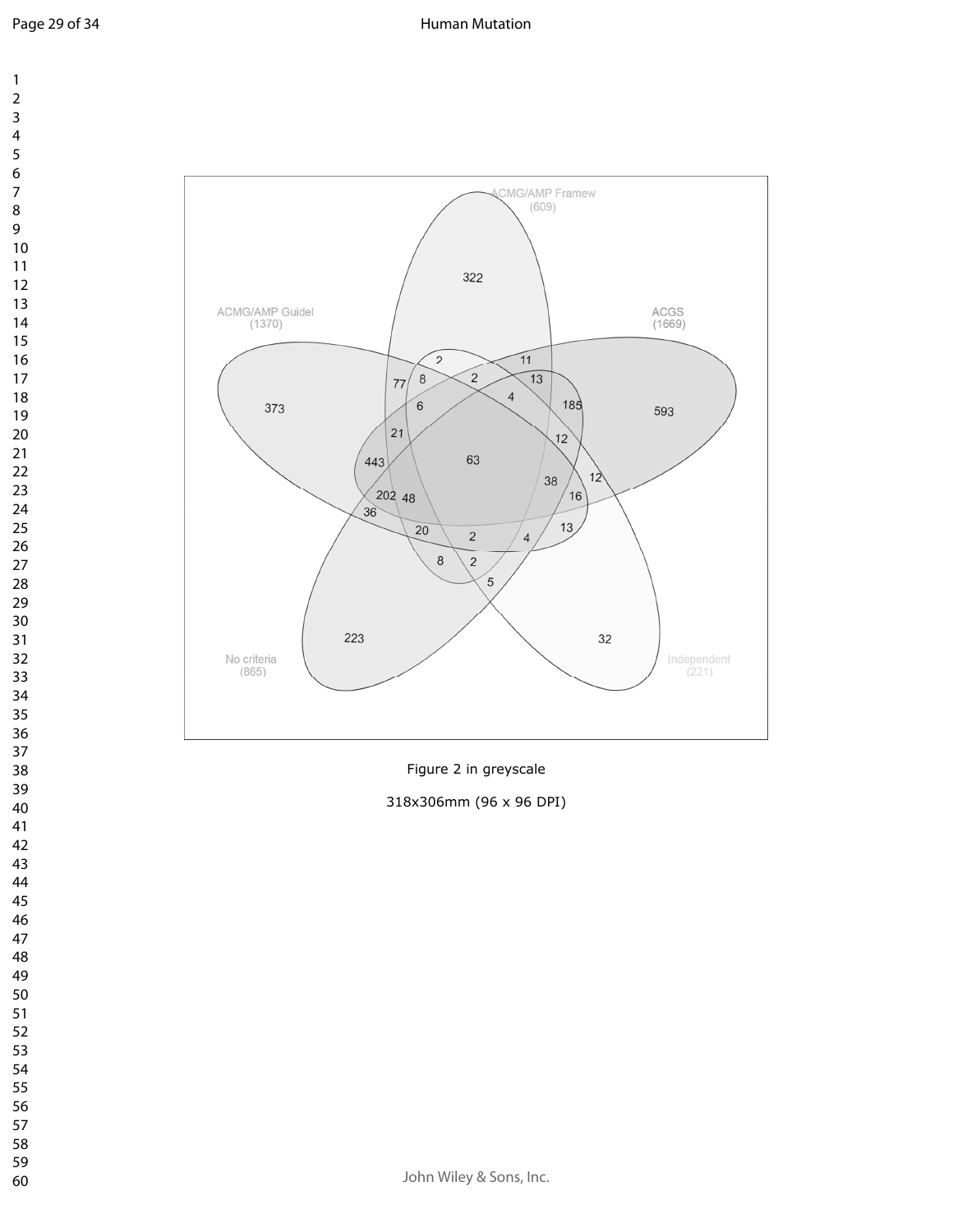





Figure 2 in color\_for online only

318x306mm (96 x 96 DPI)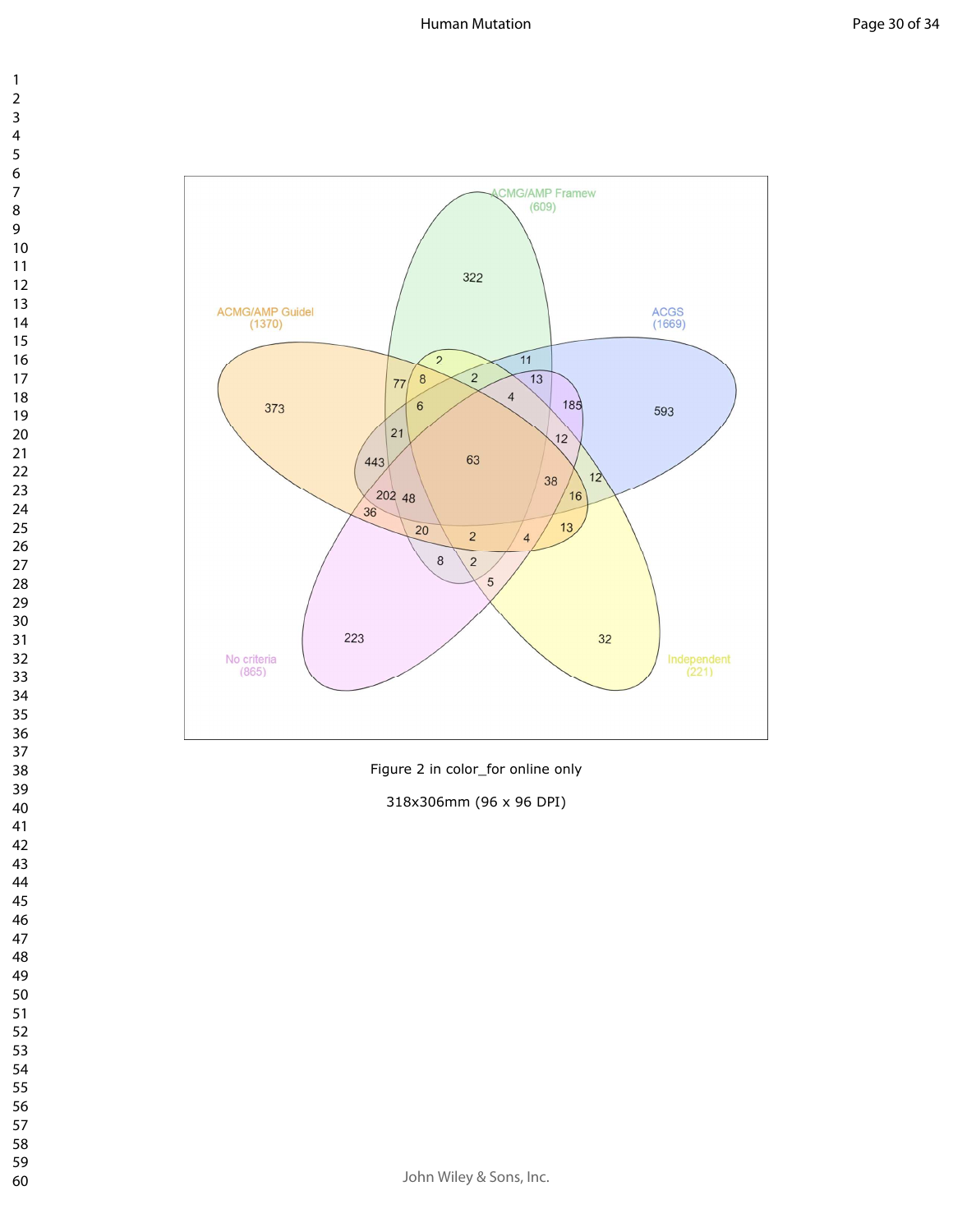$\mathbf{1}$  $\overline{2}$ 3 4 5 6  $\overline{7}$  $\bf 8$ 9

## **SUPPLEMENTARY MATERIAL**

Supplementary Table 1. ClinGen Familial Hypercholesterolemia Expert Panel members

|                                 | <b>Member List</b>                                             |                                           |                         |
|---------------------------------|----------------------------------------------------------------|-------------------------------------------|-------------------------|
| <b>Name</b>                     | <b>Institution</b>                                             | Area and Type of<br><b>Expertise</b>      | <b>Role</b>             |
| Joshua Knowles,<br>MD, PhD      | <b>Stanford University</b>                                     | Clinician/Researcher                      | <b>Executive Leader</b> |
| Mafalda Bourbon,<br>PhD         | Instituto Nacional de<br>Saúde                                 | Research/Laboratory<br><b>Director</b>    | <b>Executive Leader</b> |
| C. Lisa Kurtz,<br><b>PhD</b>    | University of North<br>Carolina, Chapel Hill                   | Researcher                                | Coordinator             |
| Robert Hegele,<br><b>MD</b>     | Robarts Research<br>Institute                                  | Clinician /<br>researcher                 | Executive<br>Committee  |
| Eric Sijbrands,<br>MD, PhD      | <b>Erasmus University</b><br>Rotterdam                         | Clinician                                 | Executive<br>Committee  |
| Alain Carrie, MD,<br>PhD        | Pitié-Salpêtrière<br>Hospital                                  | <b>Laboratory Director</b>                | Executive<br>Committee  |
| Joep Defesche,<br>PhD           | <b>Academisch Medisch</b><br>Centrum                           | Laboratory Director                       | Executive<br>Committee  |
| Tomas<br>Freiberger, MD,<br>PhD | Centre for<br>Cardiovascular<br>Surgery and<br>Transplantation | Researcher/<br><b>Laboratory Director</b> | Executive<br>Committee  |
| Sarah Leigh, PhD                | <b>Genomics England</b>                                        | Researcher                                | Executive<br>Committee  |
| Amanda Hooper,<br>PhD           | PathWest Laboratory<br><b>Medicine WA</b>                      | <b>Clinical Scientist</b>                 | Expert                  |
| Steve E<br>Humphries, PhD       | <b>University College</b><br>London                            | Clinician/Researcher                      | Expert                  |
| Amit Khera, MD                  | <b>Broad Institute</b>                                         | Clinician/Researcher                      | Expert                  |
| Michael Murray,<br><b>MD</b>    | Geisinger                                                      | <b>Director of Clinical</b><br>Genomics   | Expert                  |
| Jean-Pierre<br>Rabes, MD, PhD   | Hôpital Ambroise Paré                                          | Laboratory<br>Director/Clinician          | Expert                  |
| Daniel Rader, MD                | University of<br>Pennsylvania                                  | Scientific<br>Director/Clinician          | Expert                  |
| Raul Santos, MD,<br>PhD         | InCor, São Paulo<br>University                                 | Clinician                                 | Expert                  |
| Marianne Stef,                  | Progenika                                                      | Laboratory                                | Expert                  |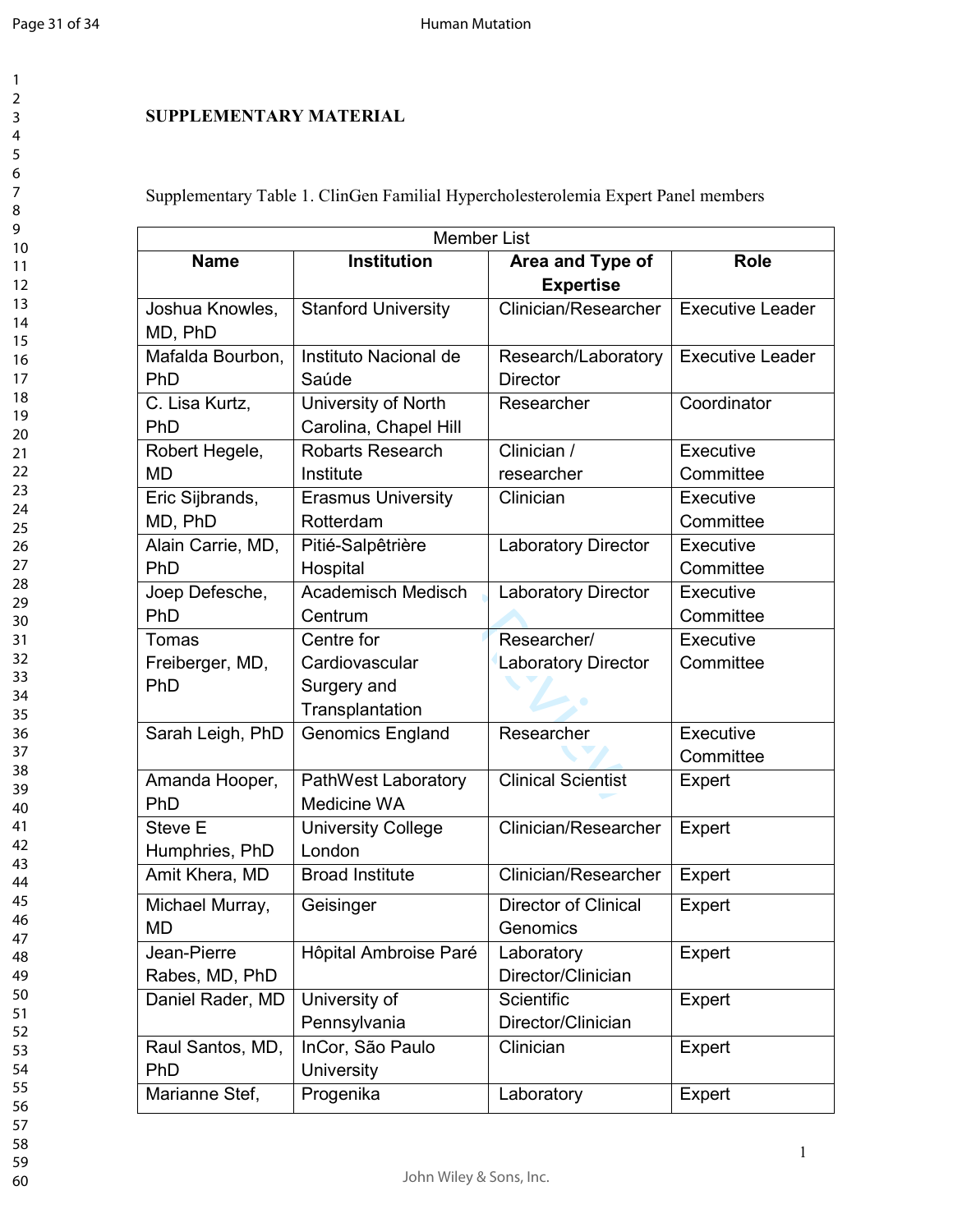| PhD                |                                      |                       |         |
|--------------------|--------------------------------------|-----------------------|---------|
| Marina Cuchel,     | University of                        | Clinician/Researcher  | Expert  |
| MD, PhD            | Pennsylvania                         |                       |         |
| Mariko Harada-     | Japan                                | Clinician             | Expert  |
| Shiba, MD          |                                      |                       |         |
| Margaret Chen,     | GeneDx                               | Laboratory Director   | Expert  |
| PhD, FACMG         |                                      |                       |         |
| <b>Ronen Durst</b> | <b>Hadassah Hebrew</b>               | Clinician             | Expert  |
|                    | <b>University Medical</b>            |                       |         |
|                    | Center                               |                       |         |
| Pedro Mata         | Fundacion                            | Clinician             | Expert  |
|                    | Hipercolesterolemia                  |                       |         |
|                    | Familiar                             |                       |         |
| Joana Chora        | Instituto Nacional de                | PhD student           | Curator |
|                    | Saúde                                |                       |         |
| Michael lacocca    | <b>Robarts Research</b><br>Institute | <b>MSc student</b>    | Curator |
| Lukas Tichy        | University Hospital                  | Molecular geneticists | Curator |
|                    | Brno, Czech Republic                 |                       |         |
|                    |                                      |                       |         |

Per Review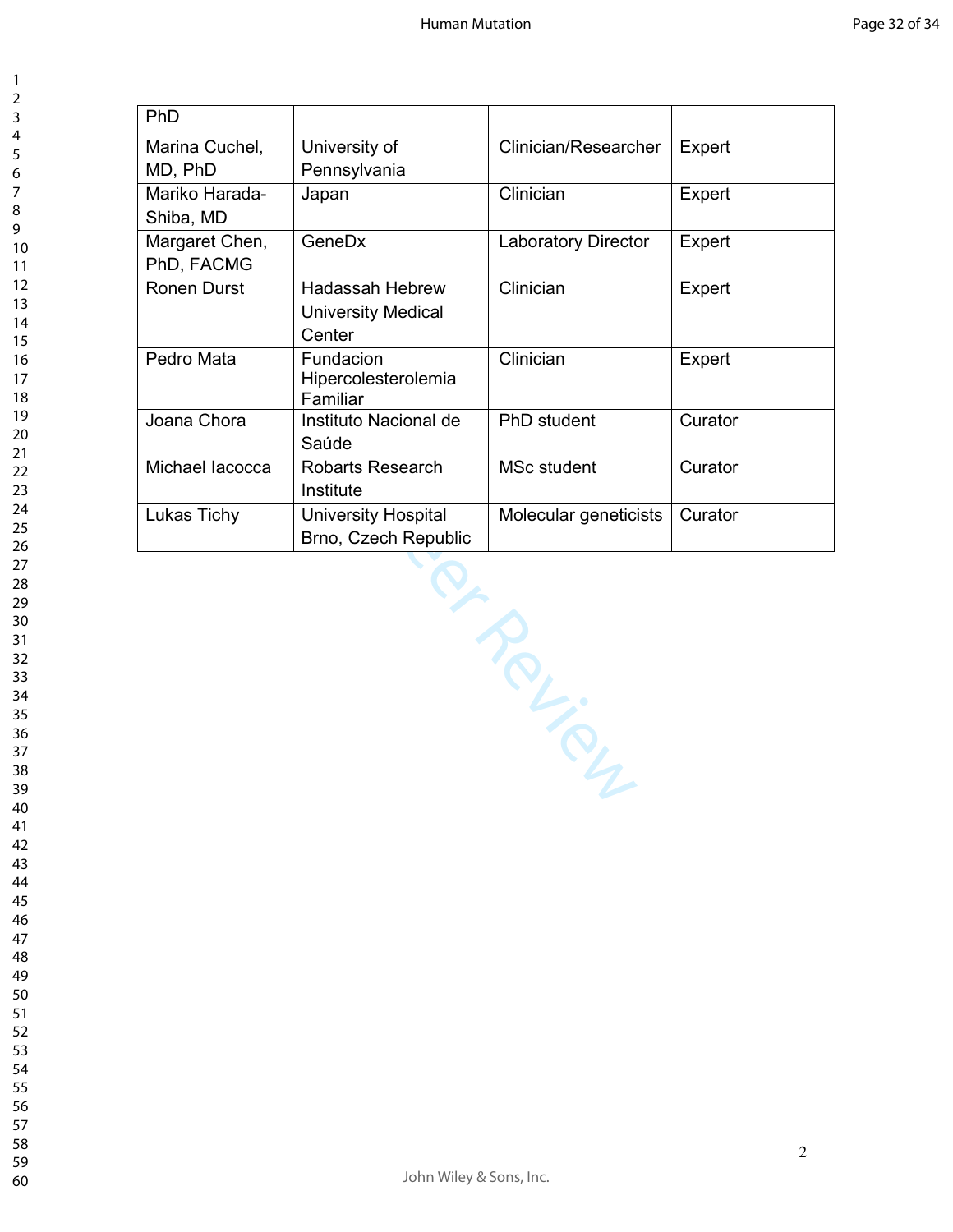Submitting Centers Country Criteria Centre of Molecular Genetics, Obesity and Dyslipidemias Unit, Pitié-Salpêtrière University Hospital France | ACMG/AMP Guidelines (Richards et al., 2015) Cardiovascular Research Group, National Institute of Health Dr. Ricardo Jorge Portugal | ACMG/AMP Guidelines (Richards et al., 2015) Molecular Medicine of Metabolic Diseases Unit (U4M), University of Lille, Regional Hospital Center France | ACMG/AMP Guidelines (Richards et al., 2015) Spanish Familial Hypercholesterolemia Foundation Spain | ACMG/AMP Guidelines (Richards et al., 2015) Laboratory of Genetics and Molecular Cardiology, University of São Paulo Brazil ACMG/AMP Guidelines (Richards et al., 2015) Molecular Genetics Laboratory, Centre for Cardiovascular Surgery and Transplantation Czech Republic ACMG/AMP Guidelines (Richards et al., 2015) Color Genomics USA | ACMG/AMP Guidelines

| HOSpital Center                                                                         |                   |                                                                                                                   |
|-----------------------------------------------------------------------------------------|-------------------|-------------------------------------------------------------------------------------------------------------------|
| Spanish Familial Hypercholesterolemia<br>Foundation                                     | Spain             | <b>ACMG/AMP Guidelines</b><br>(Richards et al., 2015)                                                             |
| Laboratory of Genetics and Molecular<br>Cardiology, University of São Paulo             | <b>Brazil</b>     | <b>ACMG/AMP Guidelines</b><br>(Richards et al., 2015)                                                             |
| Molecular Genetics Laboratory, Centre for<br>Cardiovascular Surgery and Transplantation | Czech<br>Republic | <b>ACMG/AMP Guidelines</b><br>(Richards et al., 2015)                                                             |
| <b>Color Genomics</b>                                                                   | <b>USA</b>        | <b>ACMG/AMP Guidelines</b><br>(Richards et al., 2015)                                                             |
| Knight Diagnostic Laboratories, Oregon<br>Health and Sciences University                | <b>USA</b>        | <b>ACMG/AMP Guidelines</b><br>(Richards et al., 2015)                                                             |
| Phosphorus                                                                              | <b>USA</b>        | <b>ACMG/AMP Guidelines</b><br>(Richards et al., 2015)                                                             |
| Molecular Diagnostics Laboratory, Nemours<br>Alfred I. duPont Hospital for Children     | <b>USA</b>        | <b>ACMG/AMP Guidelines</b><br>(Richards et al., 2015)                                                             |
| Institute of Medical Genetics and Genomics,<br>Sir Ganga Ram Hospital                   | India             | <b>ACMG/AMP Guidelines</b><br>(Richards et al., 2015)                                                             |
| Soonchunhyang University Medical Center                                                 | South<br>Korea    | <b>ACMG/AMP Guidelines</b><br>(Richards et al., 2015)                                                             |
| Clinical Services Laboratory, Illumina                                                  | <b>USA</b>        | <b>ICSL Variant</b><br>Classification<br>(ACMG/AMP framework;<br>(llumina Clinical Services<br>Laboratory, 2016)) |

Supplementary Table 2. Criteria for variant classification used by each submitting center.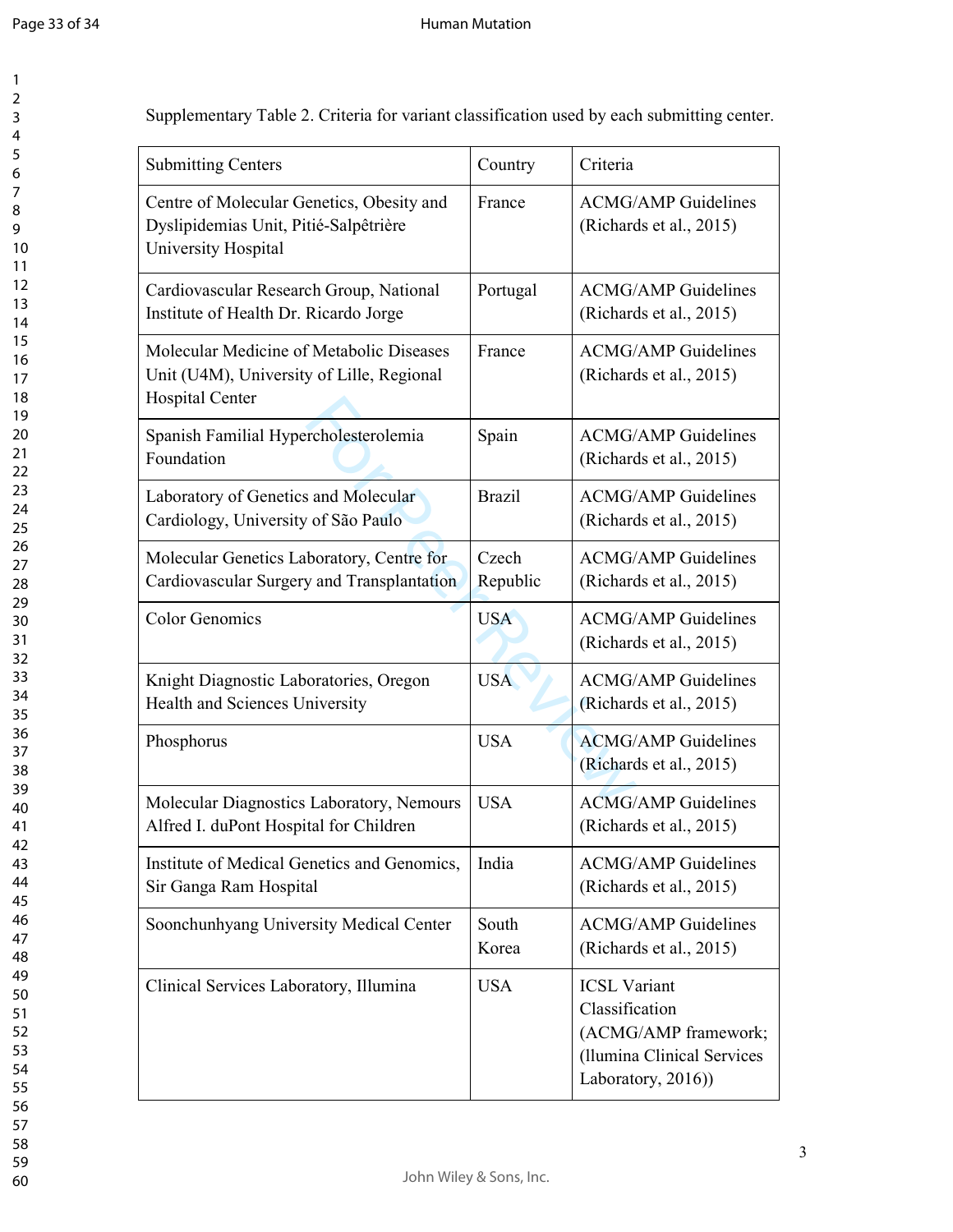| Invitae                                                                                     | <b>USA</b> | <b>Invitae Variant</b><br><b>Classification: Sherloc</b><br>(ACMG/AMP framework;<br>(Nykamp et al., 2017)                                                           |
|---------------------------------------------------------------------------------------------|------------|---------------------------------------------------------------------------------------------------------------------------------------------------------------------|
| Laboratory Corporation of America                                                           | <b>USA</b> | LabCorp Variant<br>Classification<br>Specifications<br>(ACMG/AMP framework;<br>(Laboratory Corporation<br>of America, 2015))                                        |
| Division of Human Genetics & Genomic<br>Diagnostics, Children's Hospital of<br>Philadelphia | <b>USA</b> | <b>DGD Variant Analysis</b><br>Guidelines<br>(ACMG/AMP framework;<br>(Division of Genomic<br>Diagnostics $&$ The<br>Children's Hospital of<br>Philadelphia, 2015))  |
| Cardiovascular Biomarker Research<br>Laboratory, Mayo Clinic                                | <b>USA</b> | Mayo Cardiovascular<br><b>Biomarkers Research</b><br>Laboratory LDLR variant<br><b>Interpretation Criteria</b><br>(ACMG/AMP framework;<br>(Kullo Laboratory, 2015)) |
| <b>Blueprint Genetics</b>                                                                   | Finland    | <b>Blueprint Variant</b><br>Classification<br>(ACMG/AMP framework;<br>(Blueprint Genetics,<br>2016)                                                                 |
| LDLR-Leiden Open Source Variation<br>Database, British Heart Foundation                     | <b>UK</b>  | <b>ACGS Variant Guidelines</b><br>(Wallis et al., 2013)                                                                                                             |
| <b>Blackburn Cardiovascular Genetics</b><br>Laboratory, Robarts Research Institute          | Canada     | Independent method;<br>Submitters publication<br>(Wang et al., 2016)                                                                                                |
| Clinical Sequencing Exploratory Research,<br>University of Washington                       | <b>USA</b> | Independent method;<br>Literature (Amendola et<br>al., 2015)                                                                                                        |

 $\mathbf{1}$  $\overline{2}$  $\mathsf{3}$  $\overline{\mathbf{4}}$ 5  $\boldsymbol{6}$  $\overline{7}$  $\, 8$ 9